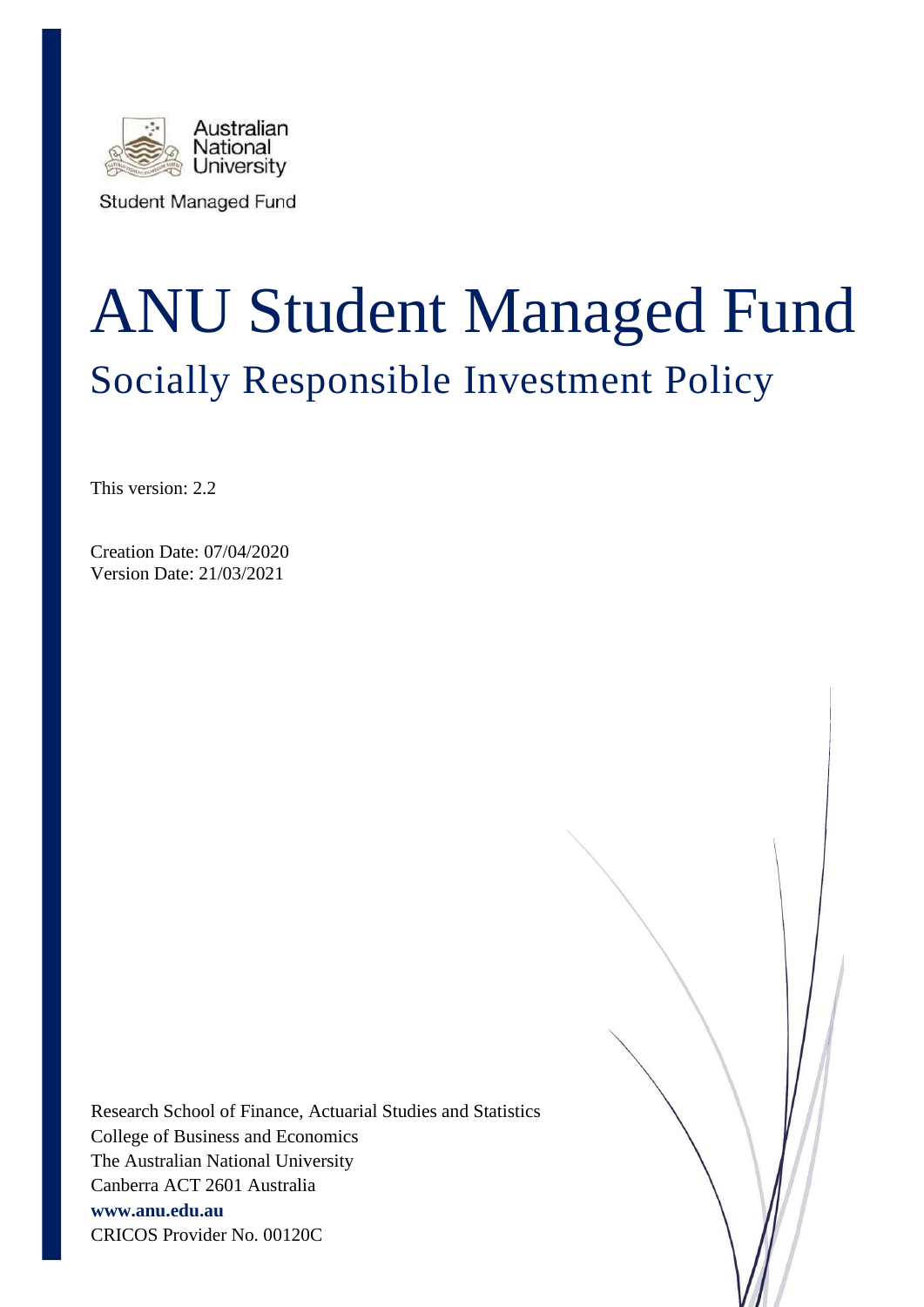# **Contents**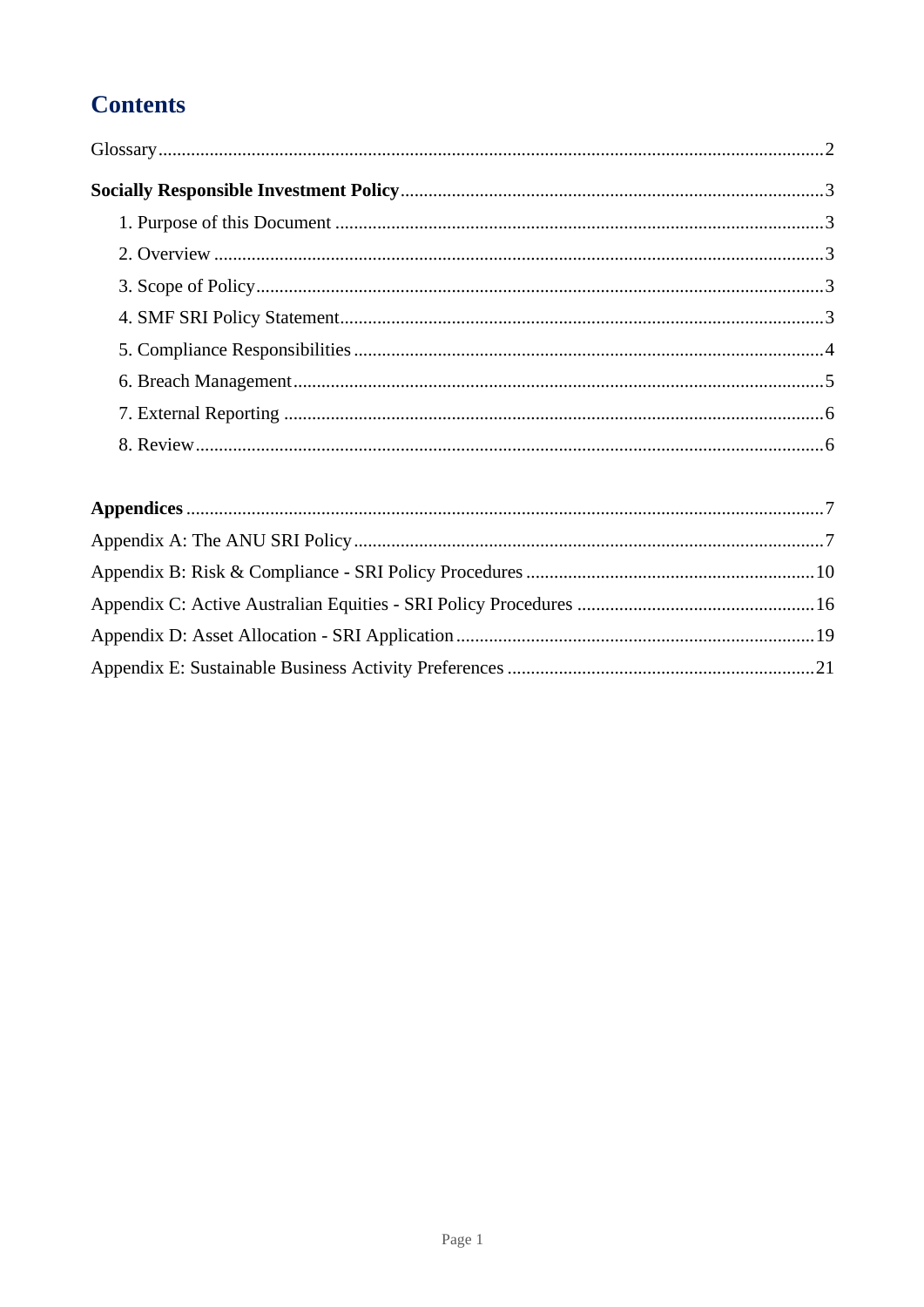## **Glossary**

- **AAE**  Active Australian Equities
- **AA** Asset Allocation
- **ANU**  Australian National University
- **ASX**  Australian Stock Exchange
- **CBE**  College of Business and Economics
- **CGS**  Charter and Governance Structure
- **CIO** Chief Investment Officer
- **CO<sup>2</sup>** Carbon Intensity
- **CRO** Chief Risk Officer
- **ESG** Environmental, Social and Governance
- **ETF** Exchange Traded Fund
- **IAC** Investment Advisory Committee
- **IPS**  Investment Policy Statement
- **R&C** Risk & Compliance
- **RSFAS** Research School of Finance, Actuarial Studies and Statistics
- **SMF –** Student Managed Fund
- **SRI –** Socially Responsible Investing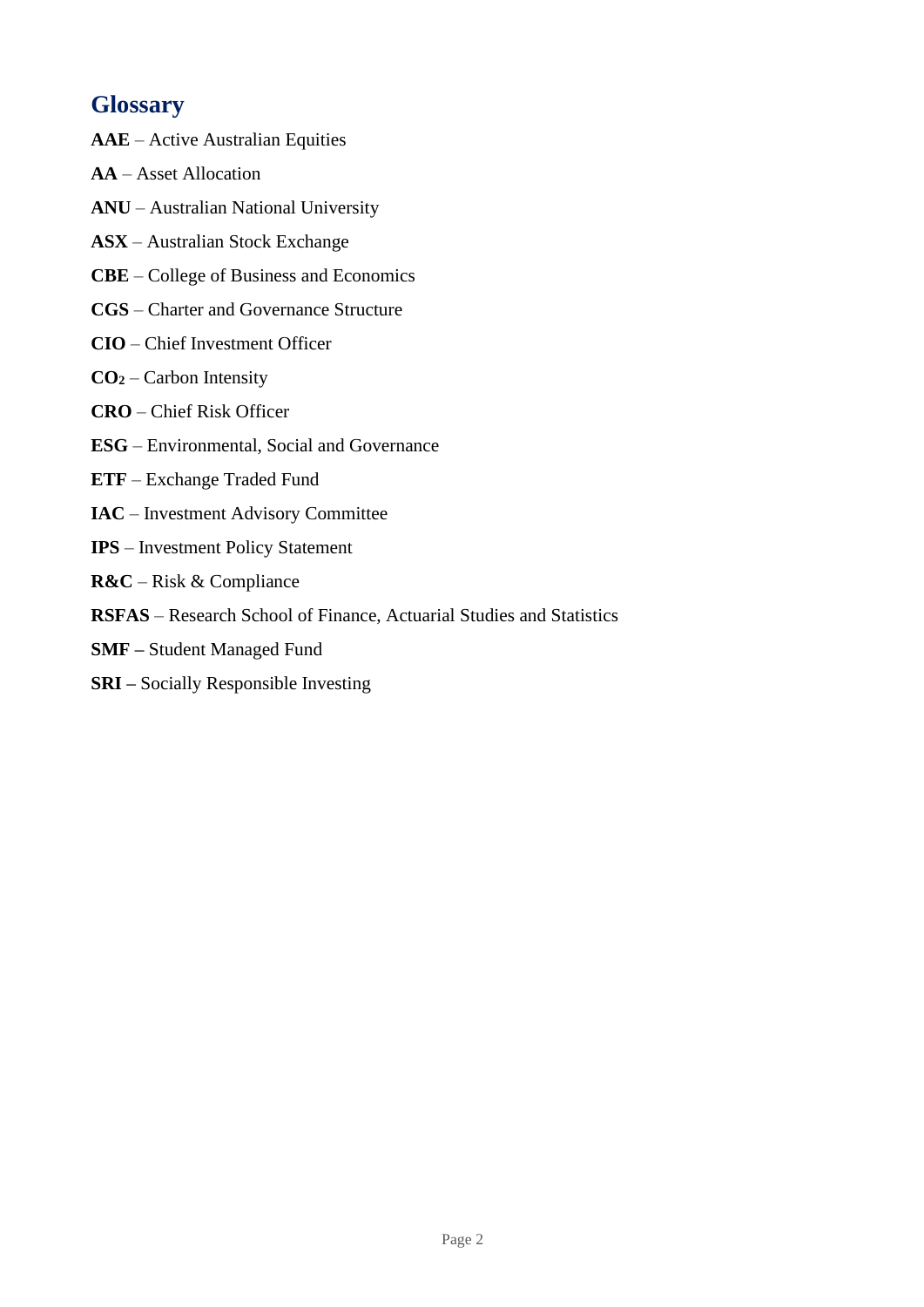# **Socially Responsible Investment Policy**

# <span id="page-3-1"></span><span id="page-3-0"></span>**1. Purpose of this Document**

This document outlines the Australian National University (ANU) Student Managed Fund (SMF) Socially Responsible Investment (SRI) Policy. The SMF SRI Policy is detailed on pages 3 to 6. It aims to ensure that the SMF portfolio is invested in accordance with ANU SRI Policy (see Appendix A) and the SMF's beliefs regarding socially responsible investing. Appendices provide supporting information, including a description of how the SRI Policy is implemented.

## <span id="page-3-2"></span>**2. Overview**

The SMF SRI Policy has two aims. First is to support sustainable business practices that are beneficial for society, while discouraging those that may cause social injury. Second is to ensure that the potential implications for returns are taken into account when evaluating investments. The Policy has been developed to align with both the Fund's investment objectives and processes, and to accord with the University's SRI Policy (see Appendix A). The SMF commits to continuously reviewing its SRI Policy to enhance its search for opportunities that are both profitable and purposeful, and will prudently reflect their socially responsibility values in the portfolio.

# <span id="page-3-3"></span>**3. Scope of Policy**

At the time of formulating this version, the SRI Policy is being applied to the active stock positions held within the Active Australian Equities (AAE) component of the SMF portfolio. The SMF seeks to extend the scope of the Policy to the exchange-traded funds (ETFs) held by the Fund, including those within the Asset Allocation (AA) component of the portfolio. This requires suitable SRI-based ETFs to become available that accord with both the investment and learning objectives of the Fund and the SRI Policy, noting that the SMF is only permissioned to invest in ASX-listed investments.

## <span id="page-3-4"></span>**4. SMF SRI Policy Statement**

The SMF SRI Policy is arranged into three broad sections. The first section establishes the grounds on which the SMF will not invest, and appears under 'investment exclusions'. The second section addresses activities that the SMF supports and hence are considered to enhance the case for investing, appearing under the heading of 'investment preferences'. The third section sets out how the SRI Policy influences portfolio formation.

## **4.1. Investment Exclusions**

- i. Exclude companies that draw more than 20 per cent of revenues from: *As designated by the ANU SRI Policy (see Appendix A):*
	- a. Adult entertainment $<sup>1</sup>$ </sup>
	- b. Coal
	- c. Gambling
	- d. Tobacco

<sup>&</sup>lt;sup>1</sup> The SMF has broadened the scope from the ANU SRI Policy from 'pornography' to 'adult entertainment'.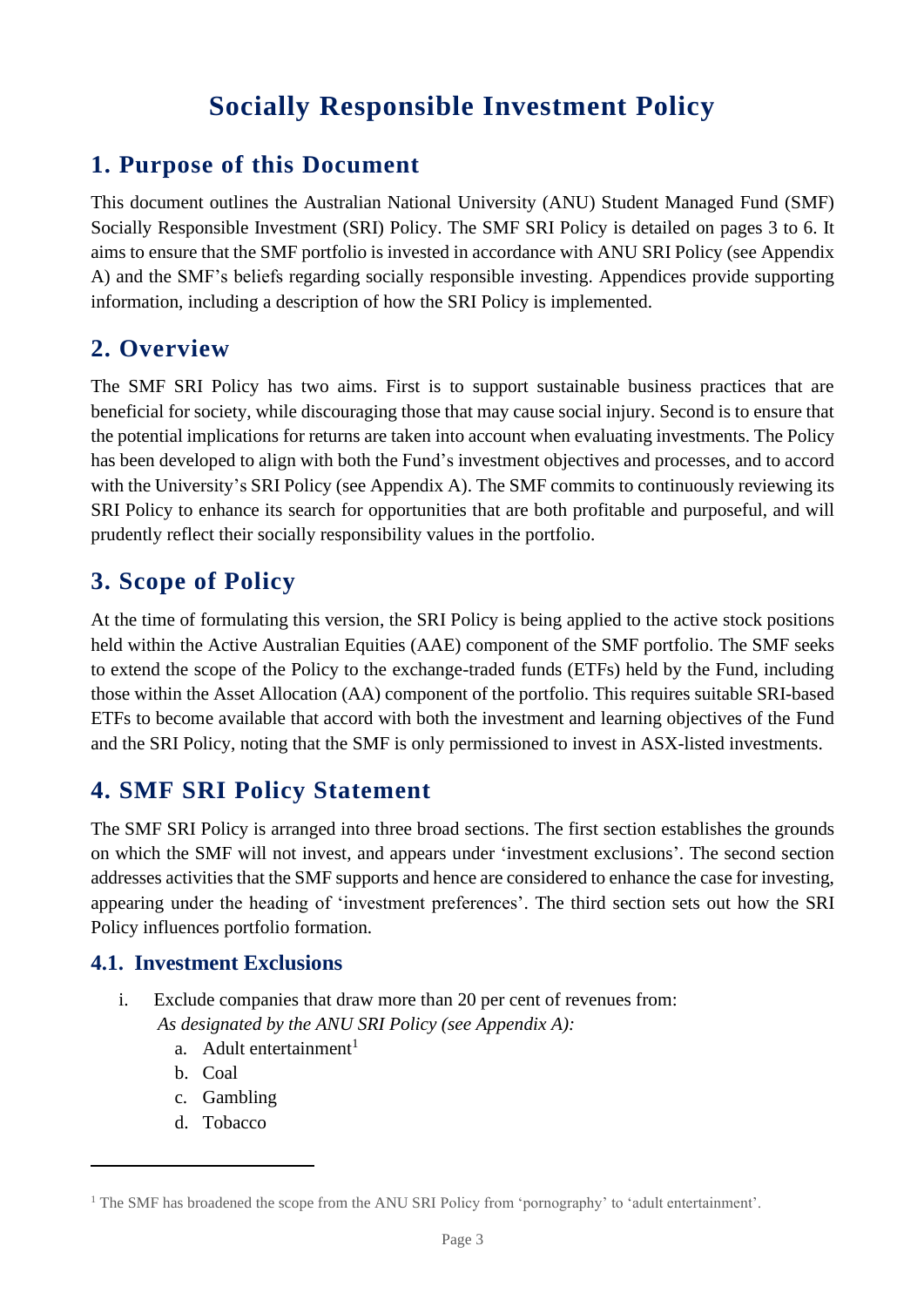*Additional exclusions, as determined by the SMF:*

- e. Alcohol
- f. Armaments
- g. Exploitative lending practices, such as pay-day lending
- ii. Avoid investments that are likely to cause an unacceptable level of 'social injury'.

#### **4.2. Investment Preferences**

- iii. Favour investments that create 'social benefit'.
- iv. Preference companies engaged in specific sustainable business activities and practices as determined by the SMF team. The current focuses under each of the ESG categories are:
	- E. Climate change action
	- S. Equity, diversity and inclusion
	- G. Corporate trustworthiness, including transparency, compliance and accountability

#### **4.3. Portfolio Formation**

- v. The carbon intensity of the active stock positions held within the AAE component of the SMF portfolio must be at least 30 per cent lower than that of the S&P/ASX200, as measured by the tonnes of CO<sup>2</sup> produced per A\$1 million of revenue.
- vi. ETFs used in the reference portfolio and by the Fund to be kept under review, with the intent of transitioning to ETFs that more closely reflect the Fund's SRI Policy while appropriately representing the underlying asset class, once they become available.
- vii. ESG ratings to be monitored both at the total portfolio and individual stock level, with exposure to below-market ESG scores investigated to ensure that this does not indicate exposure to investments that may cause an unacceptable level of social injury.

# <span id="page-4-0"></span>**5. Compliance Responsibilities**

It is the joint responsibility of the Risk and Compliance (R&C), AAE and AA teams to ensure that the SMF complies with the SMF SRI Policy. In addition, the Fund Convenor is responsible for ensuring that the SMF portfolio complies with all University policies, specifically the ANU SRI Policy detailed in Appendix A. The sub-team responsibilities are summarised below, with further detail regarding the responsibilities presented in Appendices B, C and D.

## **5.1. Risk & Compliance Team**

The R&C team is primarily responsible for:

- a) monitoring compliance with the SRI Policy;
- b) reporting possible breaches;
- c) ensuring that appropriate measures are taken to achieve compliance by advising and working with the Fund Convenor, the AAE team and the AA team; and
- d) the reviewing and reporting functions in regard to SRI Policy.

An R&C Analyst will be nominated at the beginning of each semester to implement the SRI Policy procedures. The Chief Risk Officer (CRO) is required to review the ANU SRI Policy at the beginning of each semester to ensure the SMF portfolio remains in accordance with University policy. See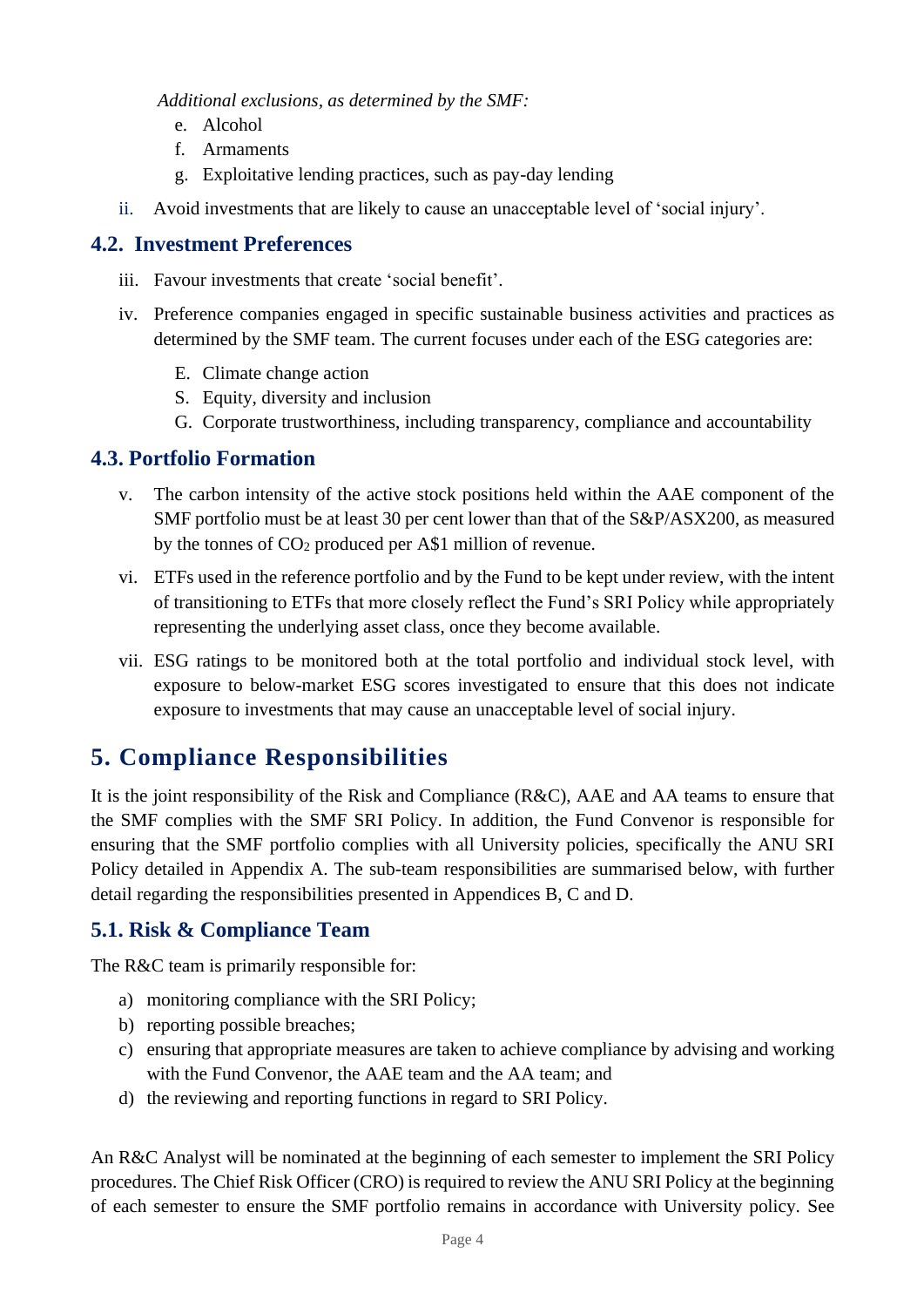Appendix B for further details.

## **5.2. Active Australian Equities**

As the manager of the AAE portfolio, the AAE team holds primary responsibility for implementing the SMF SRI Policy as set out in Section 4 with respect to the active stock positions held within the AAE component of the SMF portfolio. The AAE team will implement the SRI Policy in accordance with the AAE Investment Process  $(\text{IP})$ , while ensuring that:

- a) the investable universe is restricted in accordance with the investment exclusions;
- b) the potential for social injury and the SMF investment preferences are taken into account;
- c) the recommended portfolio complies with the carbon intensity target; and
- d) ESG factors and ratings are given due consideration during stock selection and valuation.

See Appendix C for further details.

#### **5.3. Asset Allocation**

The R&C team is responsible for undertaking a search at the beginning of each semester for new SRI-based ETFs that are listed on the ASX. If a potential ETF is identified, an ETF Review will be undertaken by the AA team and a recommendation made that the ETF being used by the Fund be changed if the alterative ETF is found to be more suitable. A suitable ETF is defined as one that is a better fit with the SMF SRI Policy and investment objectives, including adequately representing the underlying asset class and being available at a reasonable management fee while being listed on the ASX. See Appendix D for further details.

## <span id="page-5-0"></span>**6. Breach Management**

An R&C Analyst will be nominated at the beginning of each semester to monitor the SMF portfolio for potential breaches of the SMF SRI Policy. Once a possible breach is identified, R&C will conduct an analysis of the issue with the assistance of the relevant Team Head and the Chief Investment Officer (CIO). The CRO will put forward a recommendation to the Fund Convenor as to whether the issue should be treated as a clear breach, a potential breach or no breach. If a clear or potential breach is determined, the Fund Convenor will then advise the Investment Advisory Committee (IAC) and the Director of the Research School of Finance, Actuarial Studies and Statistics (RSFAS). The procedure for each breach type appears below.

#### **6.1. Clear Breaches**

A clear breach occurs if there is no ambiguity in regard to the SMF contravening the SRI Policy. In this instance, the Fund Convenor will either act to address the breach as soon as practical, or otherwise propose and seek endorsement for a transition plan from the IAC and the Director of RSFAS in accordance with Section 10 of the ANU SRI Policy (see Appendix A).

<sup>2</sup> Available on SMF SharePoint under AAE 'Guiding Documents'.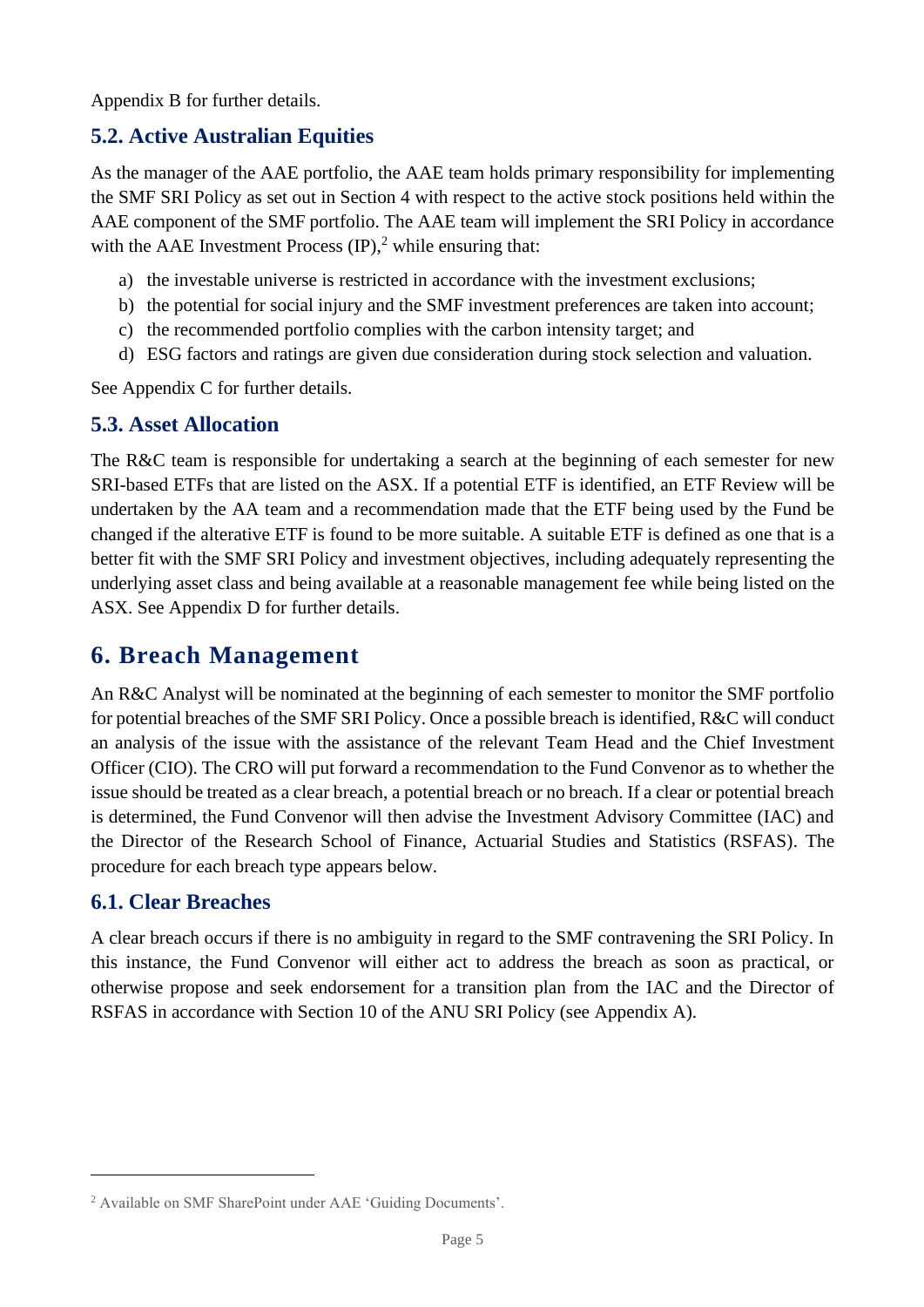## **6.2. Potential Breaches**

A potential breach occurs where there is ambiguity in regard to whether the Fund is in contravention of the SRI Policy. In this case, the Fund Convenor will advise the IAC and the Director of RSFAS that an SRI Review will be conducted to establish if a breach exists, and commission the SMF team to undertake the Review as soon as practical. Once completed, a report on the Review and its findings will be provided to the Fund Convenor, the IAC and the Director of RSFAS. If the Review finds that no breach has occurred, approval for the finding will be sought from the Fund Convenor, who will advise the IAC and the Director of RSFAS. If the Review confirms a breach, the Fund Convenor will then either act to address the breach as soon as practical, or otherwise propose and seek endorsement for a transition plan from the IAC and the Director of RSFAS in accordance with Section 10 of the ANU SRI Policy (see Appendix A).

#### **6.3. No Breach**

No breach will occur if a determination results that the Fund is clearly not in contravention of the SRI policy. In this case, it is not necessary for the Fund Convenor to notify IAC or the Director of RSFAS.

## <span id="page-6-0"></span>**7. External Reporting**

The R&C team is required to prepare an SRI Report attesting to compliance of the SMF portfolio in regard to the SRI Policy. The report will be included in the annual and quarterly (i.e. mid-semester and end-semester) reports, in accordance with Section 9 of the Charter and Governance Structure (CGS). Appendix B (Section B.6) provides further details in regard to the SMF reporting requirements.

## <span id="page-6-1"></span>**8. Review**

The SRI Policy, and the implementation processes presented in Appendices B through to E, will be reviewed by the SMF team on an ongoing basis to ensure ongoing compliance with the ANU SRI Policy and consistency with the SMF values and investment processes. Any changes in the ANU SRI Policy must be incorporated within the SMF SRI Policy. Other changes to elements of the Policy that extend beyond the ANU SRI Policy can be made by the SMF team in accordance with its voting protocols,<sup>3</sup> subject to approval from the CIO and the Fund Convenor. Following approval, the Fund Convener is required to distribute the updated SRI Policy to the IAC and the Director of the RSFAS.

<sup>3</sup> As per the "Super Majority" Voting Method from SMF team decision protocols (see the "ANU SMF - Team Decision Protocol" in the CIO sub-site on SharePoint), a 75 per cent majority is required.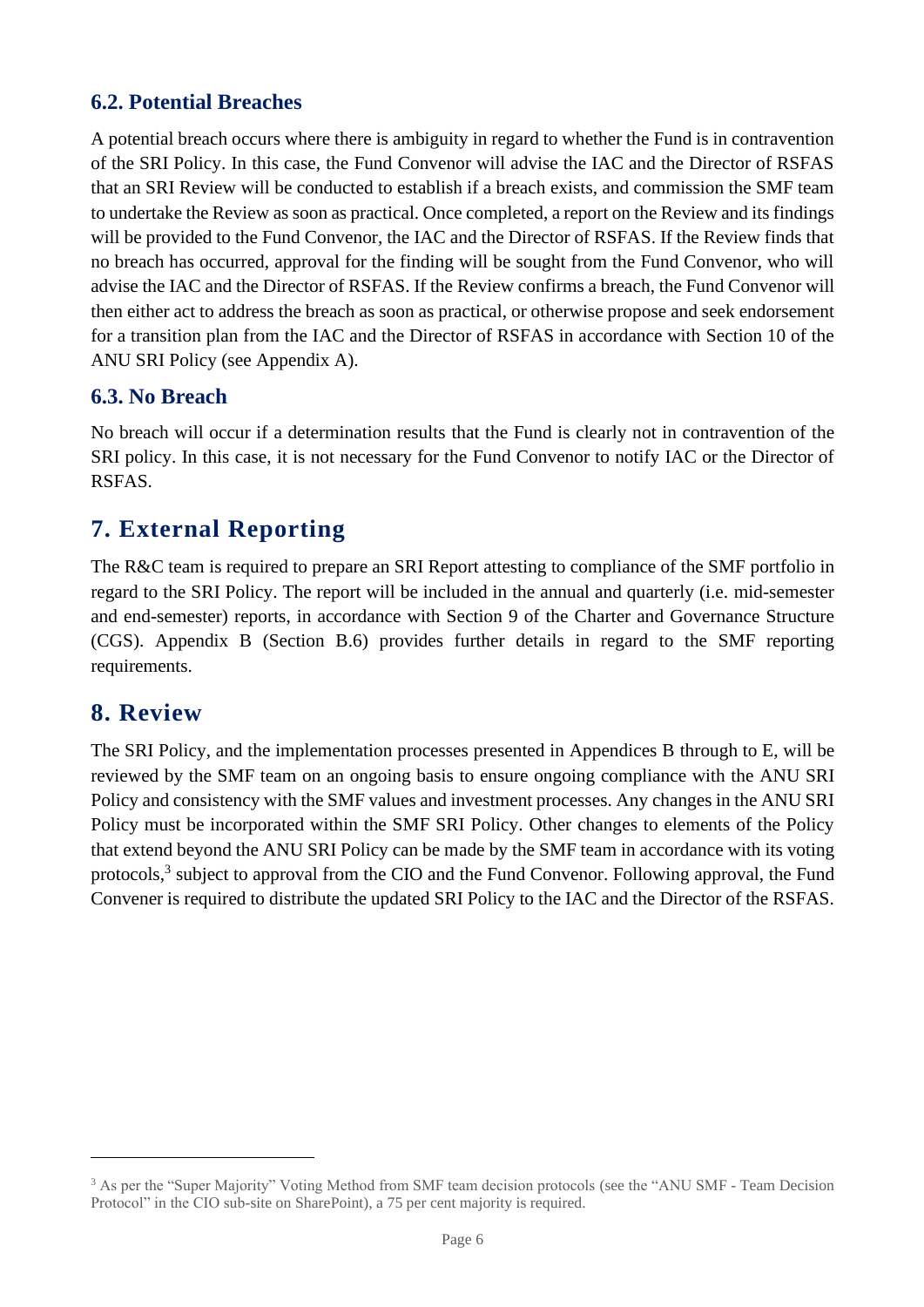# **Appendices**

# <span id="page-7-1"></span><span id="page-7-0"></span>**Appendix A: The ANU SRI Policy**

## **A.1. Application**

The SMF fully supports the University's SRI Policy and its objectives on sustainability issues. According to Section 11 of the SMF's Investment Policy Statement (IPS), the SMF is to undertake best endeavours to operate to the spirit and intent of the University's SRI Policy, while taking into consideration its investment objective. Effectively, the SMF's investment decisions must comply with the ANU SRI Policy.

Violation of ANU SRI Policy by the SMF may give rise to reputational risk, if adverse public opinions emerge on the University, the College of Business and Economics (CBE) or the SMF itself. Section 7 of the SMF's CGS states that the tolerance for reputational risk is low, reflecting the possibility of heavy consequences.

Section A.2 reproduces verbatim the ANU SRI Policy as at the date of writing. Appendices B, C and D, which outline the procedures adopted by the respective sub-teams with respect to the SMF SRI Policy, may be read as the Fund's approach to implementing the ANU SRI Policy set out below. Section A.3 details how the ANU Investment Office applies the University's SRI Policy in its equity funds, as described in the *ANU Socially Responsible Investment Policy 2018 Report*.

## **A.2. The University SRI Policy Statement**

- 1. The University directly manages a large investment portfolio. The aim of the portfolio is to deliver a balance of risk and return within parameters determined by the University. Investment returns from the University's investment portfolio support operational revenues, provide for payments on liabilities and underpin endowment mandates. In making these investment decisions, the University also considers its wider responsibilities as an investor.
- 2. To this end the University has developed a Socially Responsible Investment policy to provide guidance on what assets should be held in its investment portfolios. While the University has a fiduciary responsibility to maximise returns under its control, to diversify risk and to ensure the funds are efficiently managed, this policy also incorporates the need to assess and consider any social harm or benefit that might arise through these investment activities.
- 3. In making investment decisions, the University will aim to:
	- avoid investment opportunities considered to be likely to cause substantial social injury
	- positively promote investment in securities, companies, trusts and other entities that support socially beneficial outcomes
	- achieve a significant reduction in the overall carbon intensity of the investment portfolio relative to industry benchmarks
	- acknowledge the existence of competing social goods and choose to invest where the greatest return is achievable for the greatest social good
- 4. It is acknowledged that many large companies have diverse activities and that assessing a company's involvement in either 'avoid' or 'promote' activities requires the exercise of some professional analysis and judgement.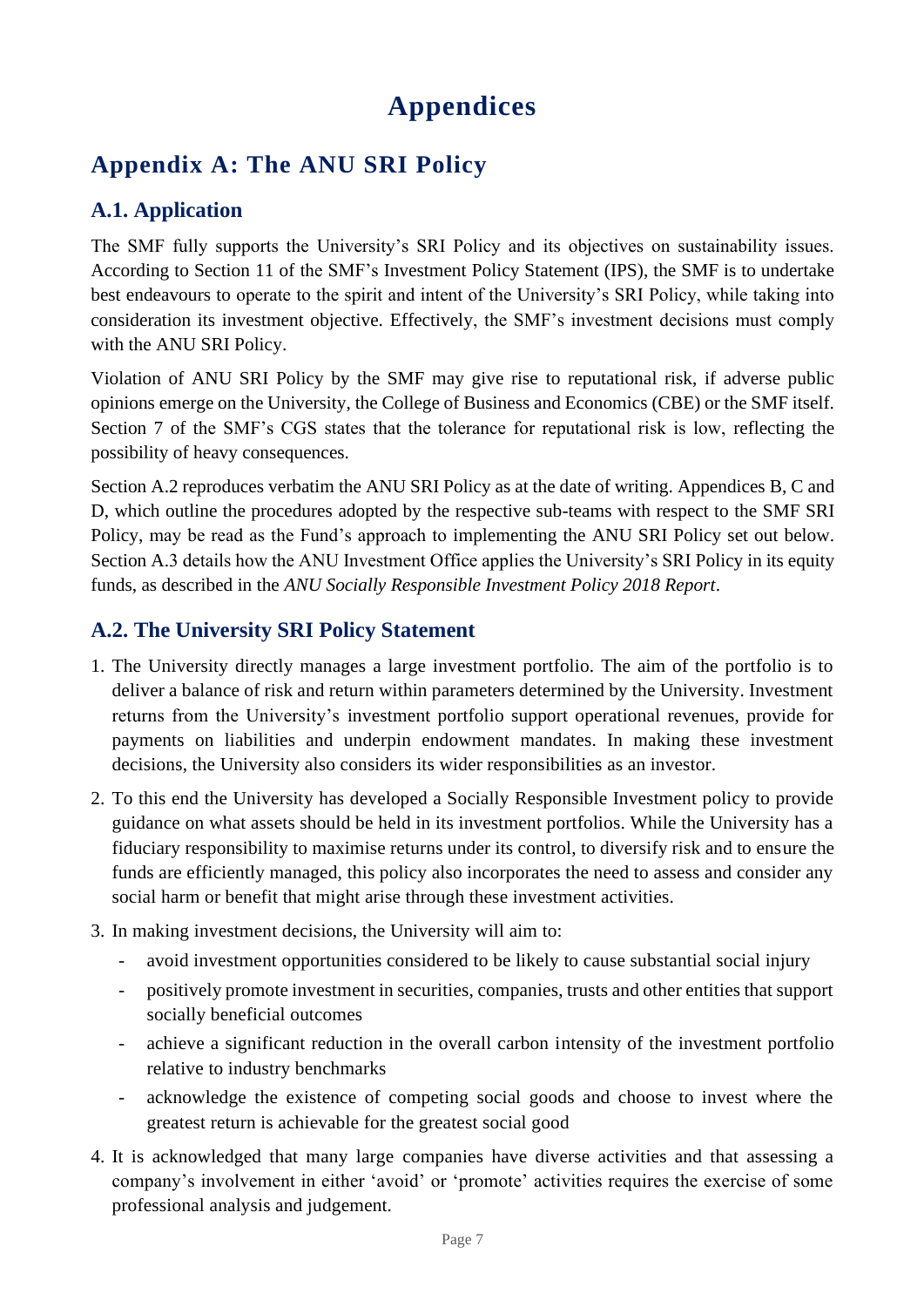- 5. Market volatility and valuation may impact a company's 'avoid' or 'promote' activities and may be of short duration. Policy decisions should not be based on short duration issues.
- 6. It is acknowledged that divestment of assets can have negative unintended consequences for the long term returns achievable by the investment portfolio.

#### **Compliance and Reporting**

- 7. Finance Committee will monitor investments held in the University investment portfolio through reports provided by the Investment Office.
- 8. Each year, the Investment Office will report to Council through Finance Committee the University's compliance with this policy. This report will detail any deviation from the policy and actions taken to address non-compliance. This report will list any assets held which are in contradiction of this policy and the approved timeframe for reducing these investments.
- 9. While undertaking due diligence on new and existing assets held within the University investment portfolios, the Investment Office will ensure compliance with the principles provided for in this policy. Should there be any uncertainties regarding the compliance of specific investments, the Investment Director will discuss the matter with University Executive.

#### **Transitional Arrangements**

10. Where the University determines, pursuant to this policy, that an investment asset has become inconsistent with this policy, the University may implement a transition plan for the asset, as quickly as possible, but over a period of no more than three years. During this period, the asset held may return to conformity with the policy or the University may reduce its investment in the asset, timing any action to avoid any adverse impact on the University's overall investment position. The progress on the transition plan will be monitored and periodically reported to Finance Committee.

Source: [https://policies.anu.edu.au/ppl/document/ANUP\\_005802](https://policies.anu.edu.au/ppl/document/ANUP_005802)

## **A.3. Application of the ANU SRI Policy to Equities by the Investment Office**

#### **Background**

The Australian National University adopted a Socially Responsible Investment (SRI) Policy in July 2013. This policy contained clear Environmental, Social and Governance (ESG) benchmarks, becoming at the time one of only a handful of Universities worldwide to use responsible investment to advance its objectives on social and sustainability issues.

In October 2015, ANU Council approved the appointment of an external portfolio manager for its domestic equities portfolio. This step was undertaken to improve the management of its investments. The ANU makes no decision itself about individual stock selection. However, the external manager is required to meet the following conditions:

- Exclude companies that derive more than 20% of revenues from coal, gambling, tobacco or pornography;
- hold a portfolio with 25% less carbon intensity than the S&P/ASX 200; and
- ensure that the portfolio demonstrates a 10% improvement in the overall ESG rating relative to the benchmark.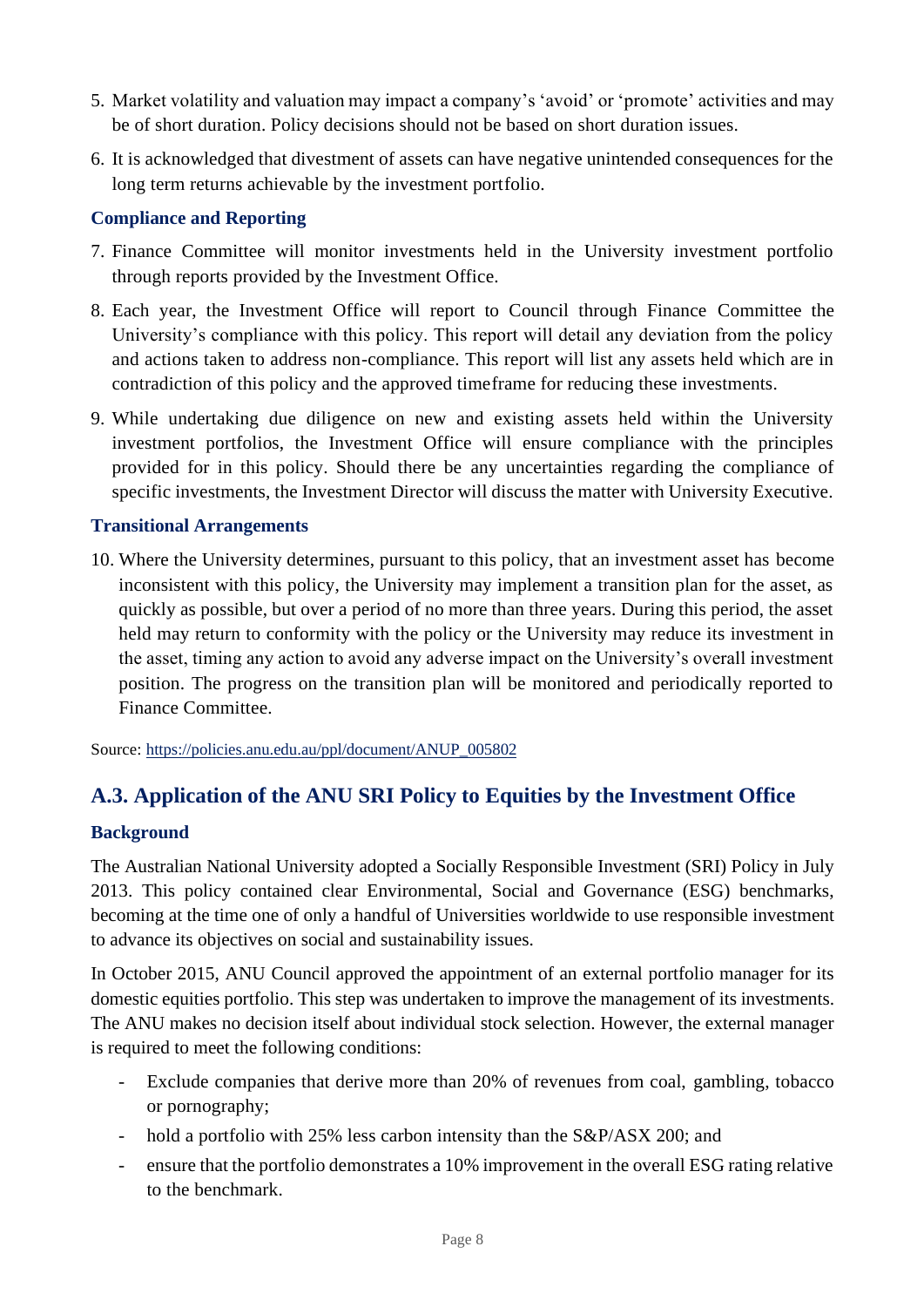In 2017, ANU took the added step of appointing three external mangers for the University's overseas equity investments. ANU appointed Antipodes Partners, Magellan Asset Management Ltd and the Royal Bank of Canada Global Asset Management from a field of 58 managers.

Under the arrangements, the ANU makes no decisions on individual selections of overseas stocks. The University, however, requires the external mangers to ensure the investments meet its SRI Policy.

Investments by the external managers must:

- Outperform the MSCI All Country World Index (ex-Australia) over a three-year time horizon;
- follow ESG-based sector exclusions, with no investment in companies which derive more than 20% of revenues from coal, gambling, tobacco or pornography;
- demonstrate the proactive incorporation of ESG concepts that are broadly in line with UN Sustainable Development Goals; and
- exhibit significantly lower carbon intensity than the benchmark.

Source:<https://www.anu.edu.au/news/all-news/anu-socially-responsible-investment-policy-2018-report>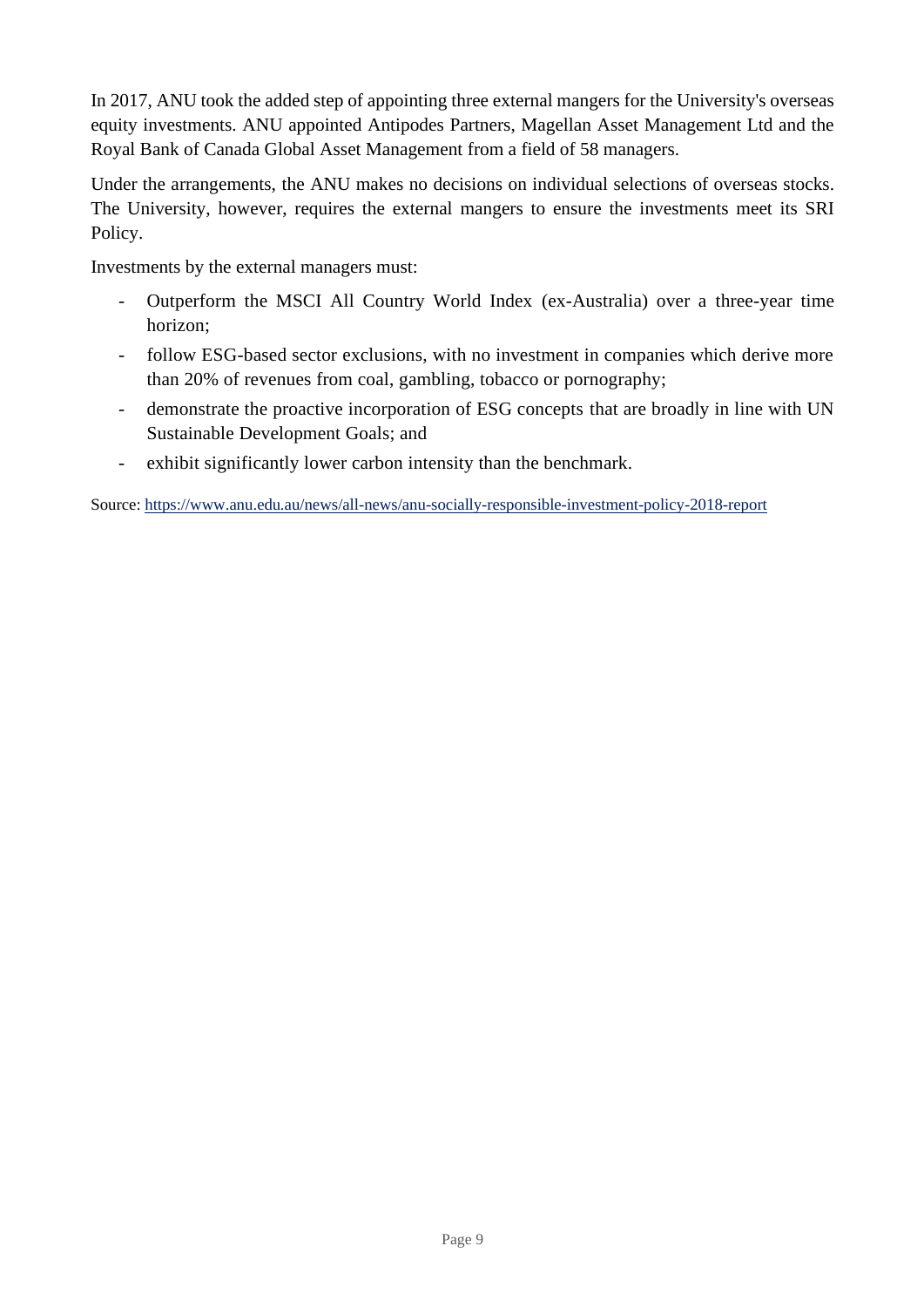# <span id="page-10-0"></span>**Appendix B: Risk & Compliance - SRI Policy Procedures**

## **B.1. Industry Exclusions**

For existing holdings, the percentage of revenue each company derives from the investment exclusions list is reviewed at the beginning of each semester. If a company derives more than 15 per cent of revenues from the list, the SMF must be notified as part of the portfolio update in the next fund meeting. If a company exceeds the 20 per cent restriction, R&C is required to immediately notify the CIO, Head of AAE, and Fund Convener.

For potential holdings, the percentage of revenue a company derives from the investment exclusion list is calculated once AAE provides the candidate stock list. If the percentage of revenue exceeds 20 per cent, then the company is excluded from the candidate list.

The revenue breakdown for a company is expected to be obtained from the company's most recent annual report. In the case that the required figures are not reported in the annual report, other financial data sources may be utilised, e.g. Bloomberg.

## **B.2. SRI Reviews of Potential Stock Investments**

#### **B.2.1 Filtered List**

R&C will assist AAE in the filtering process by conducting an independent SRI analysis of stocks being considered for further analysis. R&C will consider the following factors:

- (a) Potential impact on the carbon intensity of the AAE portfolio if the stock was added, as per the carbon intensity model.
- (b) The industries that the revenues are derived from, with consideration for:
	- *-* whether more than 20% of revenue is derived from the industry exclusions list; and
	- *-* any concerns that the industry may not align with societal expectations.

#### **B.2.2. Candidate Stocks**

R&C undertakes preliminary research on the candidate stock list put forward by the AAE team. The purpose is to provide an initial indication of whether a prospective investment might create a 'social benefit' or cause an unacceptable level of 'social injury'. To assist this process, the SMF ESG Rating Matrix (outlined below) provides a structure to guide this initial qualitative research. An industry template may be used to identify the most relevant ESG exposures of the stock, where scores are not otherwise available. With a focus toward each ESG subset, each candidate stock receives a 'social benefit,' 'neutral' or 'social injury' rating.

R&C is expected to source relevant SRI data (identified by the CRO and Head of AAE), to both help form its own opinion, and to provide to the AAE team to assist with the integration of SRI within the investment process. Potential data sources include:

- ESG Ratings Sustainalytics, Arabesque, MSCI, Eikon
- Carbon Disclosure Project (CDP) Integrated Performance Scores
- ISS Governance QualityScores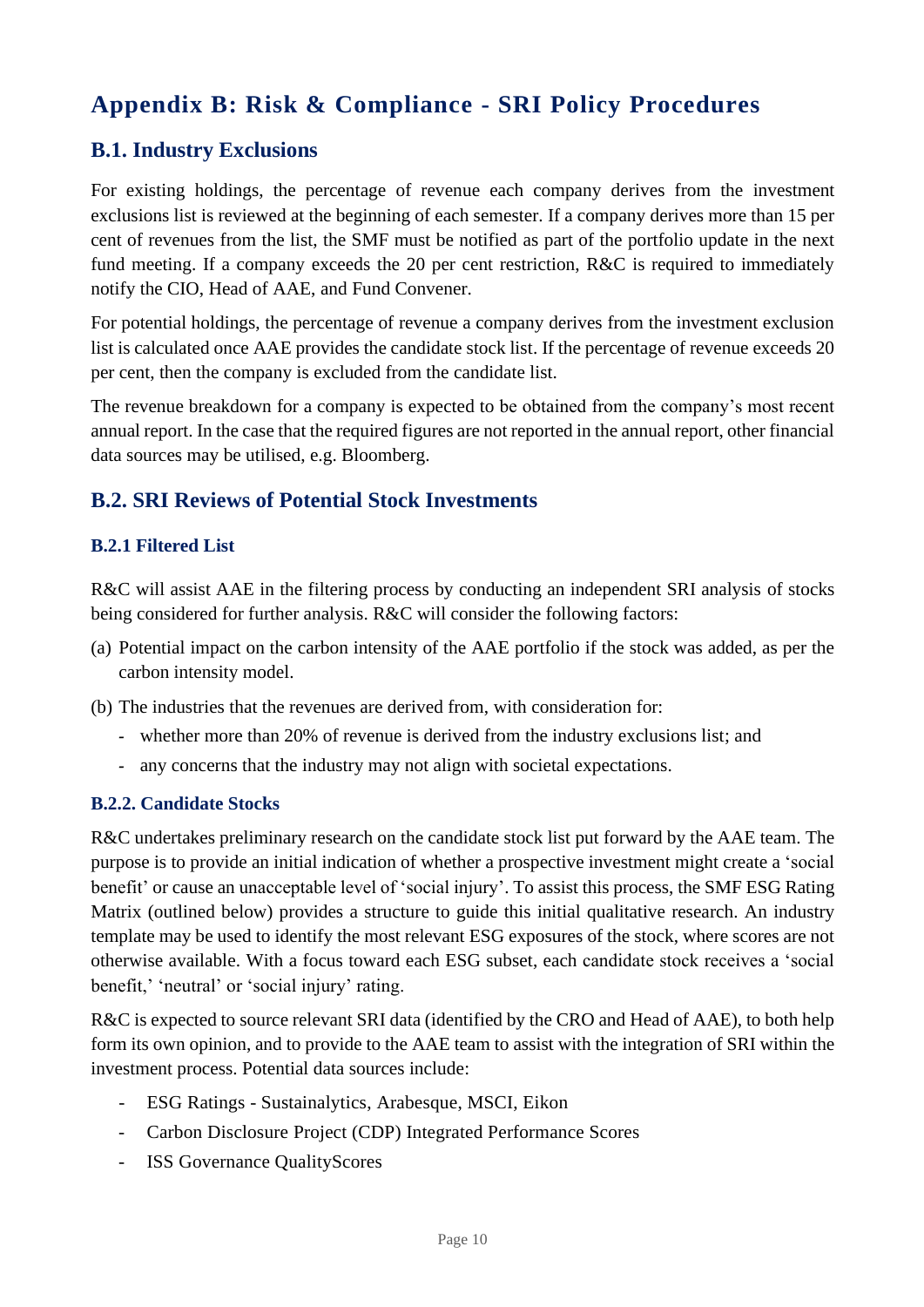In some cases, R&C will be required to conduct in-depth SRI analysis on a candidate stock before AAE commence their analysis. This will be assigned by the AAE Team Head on an ad hoc basis.

#### **B.2.2. In-depth Stock Research**

R&C will conduct a more comprehensive analysis on the stocks selected to progress to the in-depth analysis stage. This will entail a more thorough completion of the SMF ESG Rating Matrix set out below, with the research focused toward those Environmental, Social and Governance factors that the SMF team has identified as material.

The R&C team also reviews the SRI analysis of the AAE team and undertakes further independent research focused toward a stock's potential 'social injury'. This provides greater assurance that a company that may cause unacceptable 'social injury' is not recommended to the IAC nor held within the AAE component of the SMF portfolio.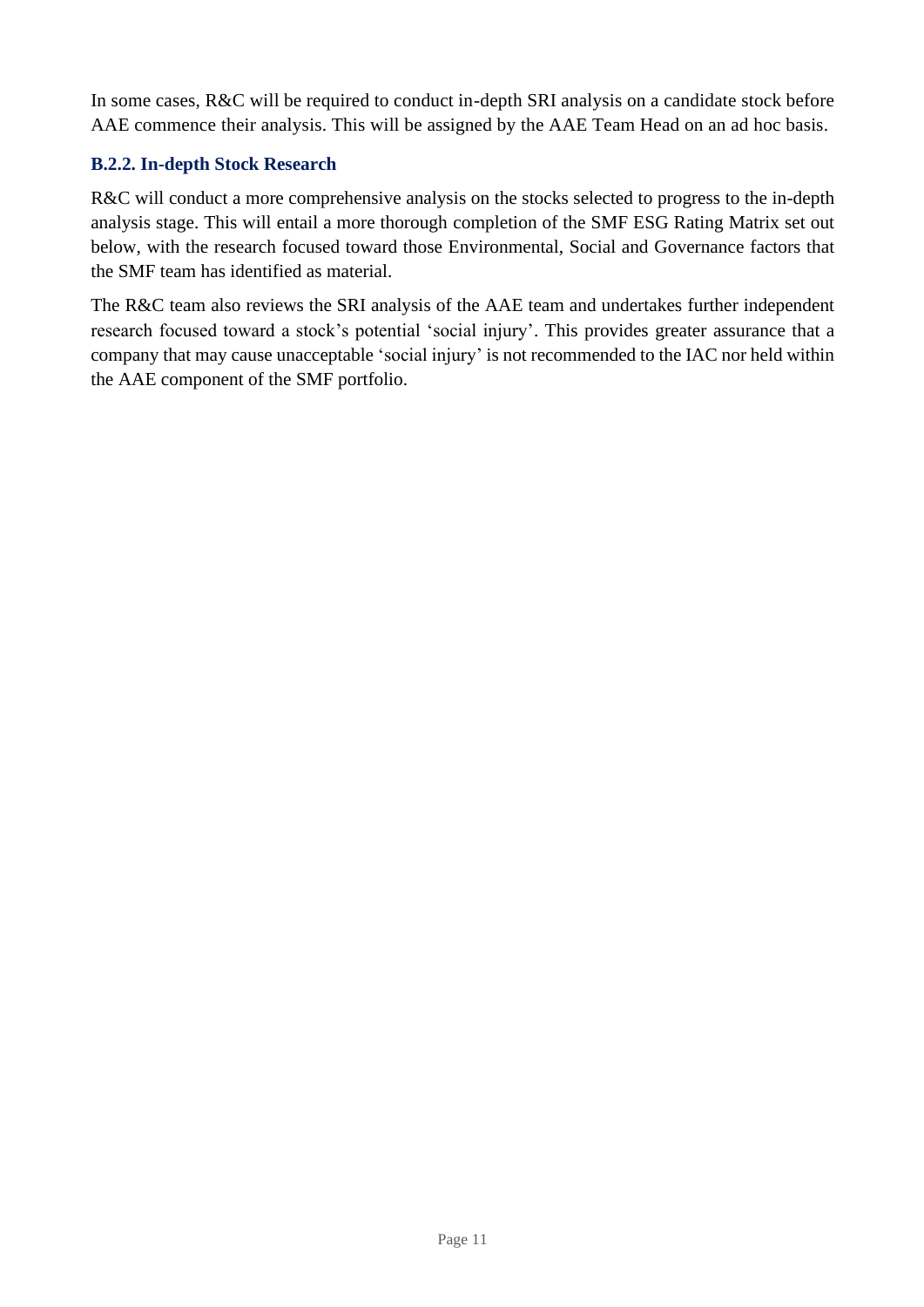#### **B.2.3. SMF ESG Rating Framework**

The SMF ESG Rating Matrix, available in the Risk Management Folder on SharePoint, provides structure for the research that R&C undertakes, to be delivered to the AAE team. The Framework ensures the research focus is toward Environmental, Social and Governance factors that the SMF team has identified as material. The intention is to regularly review and update the Framework, ensuring that each subset and item are directed at focusing attention on relevant factors. At the beginning of each semester, the R&C team will liaise with the AAE team in this regard. This should be completed prior to stock related research.

|                      | <b>Subset</b>                 | <b>Item</b>                           | <b>Level of Impact Notes</b> |  |
|----------------------|-------------------------------|---------------------------------------|------------------------------|--|
|                      |                               | <b>Carbon Emissions</b>               |                              |  |
|                      |                               | Product Carbon Footprint              |                              |  |
|                      | Climate Change                | Finacing Environmental Impact         |                              |  |
|                      |                               | <b>Climate Change Vulnerability</b>   |                              |  |
|                      |                               | <b>Water Stress</b>                   |                              |  |
|                      | <b>Natural Resources</b>      | <b>Biodiversity And Land Use</b>      |                              |  |
| <b>Environmental</b> |                               | <b>Raw Material Sourcing</b>          |                              |  |
|                      | Pollution and                 | <b>Toxic Emissions And Waste</b>      |                              |  |
|                      | Waste                         | Packaging Material and Waste          |                              |  |
|                      |                               | Electronic Waste                      |                              |  |
|                      | Environmental                 | Opportunities in Clean Tech           |                              |  |
|                      | Opportunities                 | Opportunities in Green Building       |                              |  |
|                      |                               | Opportunities in Renewable Energy     |                              |  |
|                      | Other                         |                                       |                              |  |
|                      |                               | Labor Management                      |                              |  |
|                      | Human Capital                 | Human Capital Development             |                              |  |
|                      |                               | Health and Safety                     |                              |  |
|                      |                               | Supply Chain Labour Standards         |                              |  |
|                      |                               | Product Safety and Quality            |                              |  |
|                      |                               | <b>Chemical Safety</b>                |                              |  |
|                      | <b>Product Liability</b>      | <b>Financial Product Safety</b>       |                              |  |
|                      |                               | Privacy and Data Security             |                              |  |
| <b>Social</b>        |                               | Responsible Investment                |                              |  |
|                      |                               | Health and Demographic Risk           |                              |  |
|                      | Stakeholder                   | <b>Controversial Sourcing</b>         |                              |  |
|                      | Opposition                    |                                       |                              |  |
|                      | Social                        | <b>Access to Communications</b>       |                              |  |
|                      |                               | <b>Access to Finance</b>              |                              |  |
|                      | Opportunities                 | <b>Access to Healthcare</b>           |                              |  |
|                      | Other                         | Opportunities in Health And Nutrition |                              |  |
|                      |                               | <b>Board Diversity</b>                |                              |  |
|                      | Corporate                     | <b>Executive Pay</b>                  |                              |  |
|                      | Governance                    | Ownership and Control                 |                              |  |
|                      |                               | Accounting                            |                              |  |
|                      |                               | <b>Business Ethics</b>                |                              |  |
| Governance           | Corporate<br><b>Behaviour</b> | Anti Competitive Practices            |                              |  |
|                      |                               | Tax Transparency                      |                              |  |
|                      |                               | Corruption and Instability            |                              |  |
|                      |                               | Fianacial System Instablity           |                              |  |
|                      | Other                         |                                       |                              |  |
|                      |                               |                                       |                              |  |

#### **Indicative SMF ESG Rating Matrix**

Source: MSCI ESG Ratinghttps://www.msci.com/esg-ratings MSCI ESG Ratinghttps://www.msci.com/esg-ratings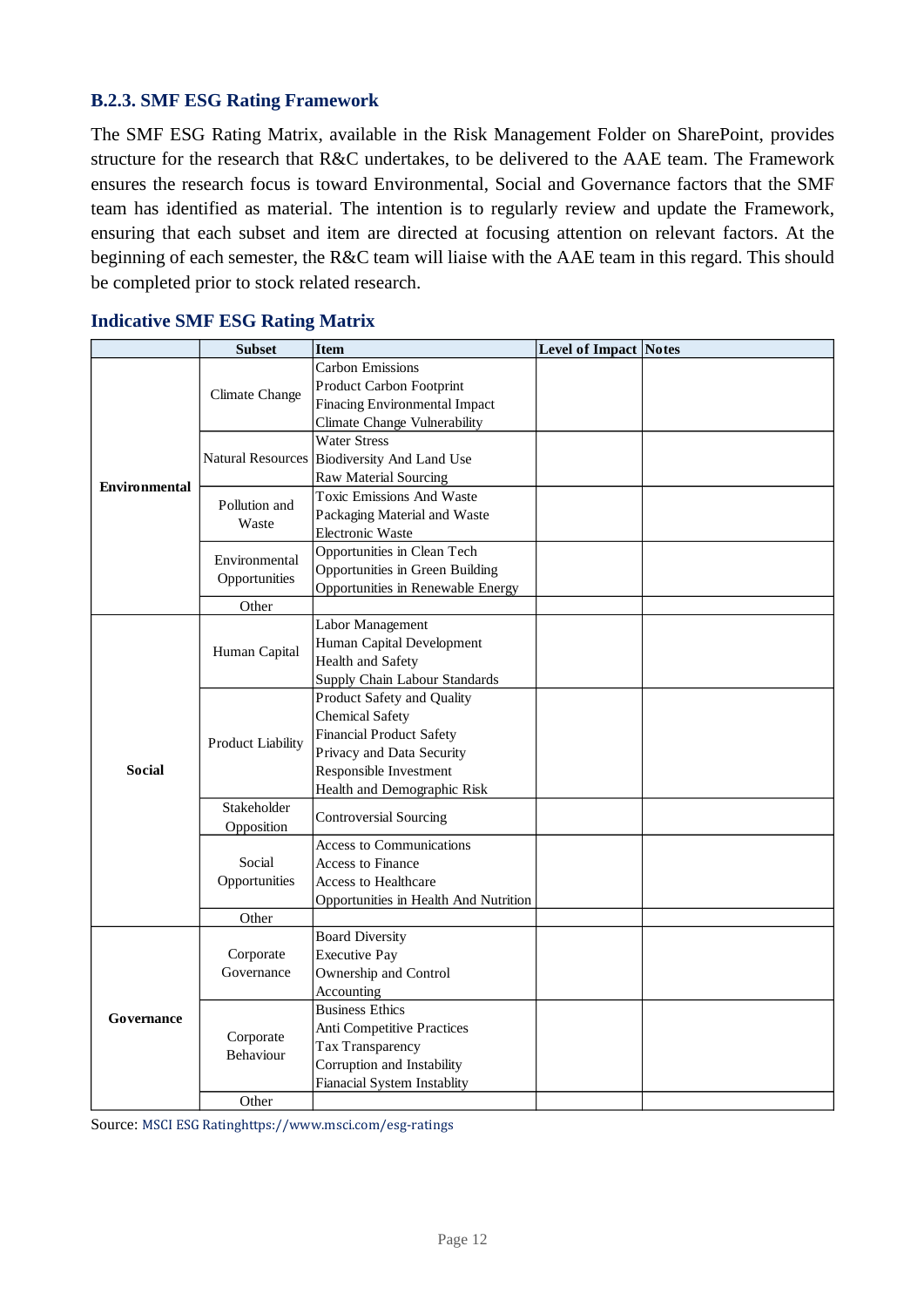#### **B.2.4. Sector ESG Research**

The R&C Sector ESG Research, available in the Risk Management Folder on SharePoint, is designed to assist the AAE team to integrate ESG-related risks within their in-depth valuations. The R&C team reviews the sector research on a semi-annual basis, ensuring the content remains relevant and up to date. This is provided to the AAE team prior to the in-depth stock analysis stage.

#### **B.2.5. ESG Peer Comparison**

The R&C team will collate an ESG Peer Comparison for the stocks that are selected to proceed to the in-depth analysis stage. The R&C team is required to identify 'Material Issues' impacting the stock relative to its industry peers. The intention is to provide the AAE team with an understanding of a stock's ESG position to support the stock analysis, and potentially to be incorporated into the valuation process. The MSCI ESG Ratings can be used as a template for the comparison: an example appears below for Westpac.

|                   | <b>Material Issue</b>               | Description*                                                                                                                                                                                                       | <b>Impact on Valuation**</b>                                                                                 |
|-------------------|-------------------------------------|--------------------------------------------------------------------------------------------------------------------------------------------------------------------------------------------------------------------|--------------------------------------------------------------------------------------------------------------|
| Laggard           | <b>Financial Product Safety</b>     | Potential for unanticipated credit losses, litigation, or regulatory<br>change related to financial products that lack transparency or are<br>unsafe to the end-user.                                              | Conduct scenario analysis where fines<br>materialise or unsavoury financial<br>products cease to operate.    |
|                   | <b>Financial System Instability</b> | Risk oversight, governance, and commitments to ethical<br>standards and the extent to which they may face enhanced<br>regulatory scrutiny because of their contributions to systemic risk<br>in financial markets. | Potential adjustment to discount rate if<br>industry instability is deemed to be not<br>already 'priced in'. |
|                   | Corporate Governance                | Extent to which corporate governance practices may pose risks<br>to investors.                                                                                                                                     | No impact.                                                                                                   |
| Average           | Access to Finance                   | Potential for regulatory risks, cost increases or reputational<br>damage from a data breach or controversial use of personal data.                                                                                 | No impact.                                                                                                   |
|                   | Privacy and Data Security           | Efforts to take advantage of opportunities for growth in finance<br>products and services in developing countries and underserved<br>markets (e.g. rural, small business).                                         | No impact.                                                                                                   |
| <b>ESG Leader</b> | Human Capital Development           | Capacity to attract, retain and develop their human capital.                                                                                                                                                       | No impact.                                                                                                   |
|                   | Financing Environmental Impact      | Potential credit or reputational risks from indirect exposure to the<br>environmental concerns facing borrowers.                                                                                                   | No impact.                                                                                                   |

#### **Indicative ESG Peer Comparison: Example for Westpac Banking Corporation**

*\*Prepared by an R&C Analyst \*\*Prepared by an AAE Analyst*

Source: Adapted from MSCI ESG Ratings for Westpac, see [https://www.msci.com/esg-ratings/issuer/westpac](https://www.msci.com/esg-ratings/issuer/westpac-banking%20corporation/IID0002125235)[banking%20corporation/IID0002125235](https://www.msci.com/esg-ratings/issuer/westpac-banking%20corporation/IID0002125235)

## **B.3. Analysis and Portfolio Construction**

#### **B.3.1. ESG Scores**

For the purpose of Section 4.3(vii) of the Policy, the ESG scores for the AAE component of the SMF portfolio and the S&P/ASX200 are calculated quarterly. The ESG score for the AAE component of the SMF portfolio is calculated based on the holding-weights in the active stock positions. This is compared against the ESG score of the S&P/ASX200, calculated on both an equally weighted and capitalisation-weight basis for reference. In the case a company does not have a score, a score is determined based on an equally weighted score for its industry peers. The ESG scores are provided by Sustainalytics, and are sourced from the BT Panorama platform. The SMF selected Sustainalytics as the primary ESG provider on the basis that Sustainalytics provides greater coverage across stocks and 'ratings' that are more rounded than alternative agencies. As there is a range of shortcomings associated with ESG ratings, including inconsistencies across agencies, the SMF has opted to utilise a variety of agency ratings and independent research in addition to the Sustainalytics ratings.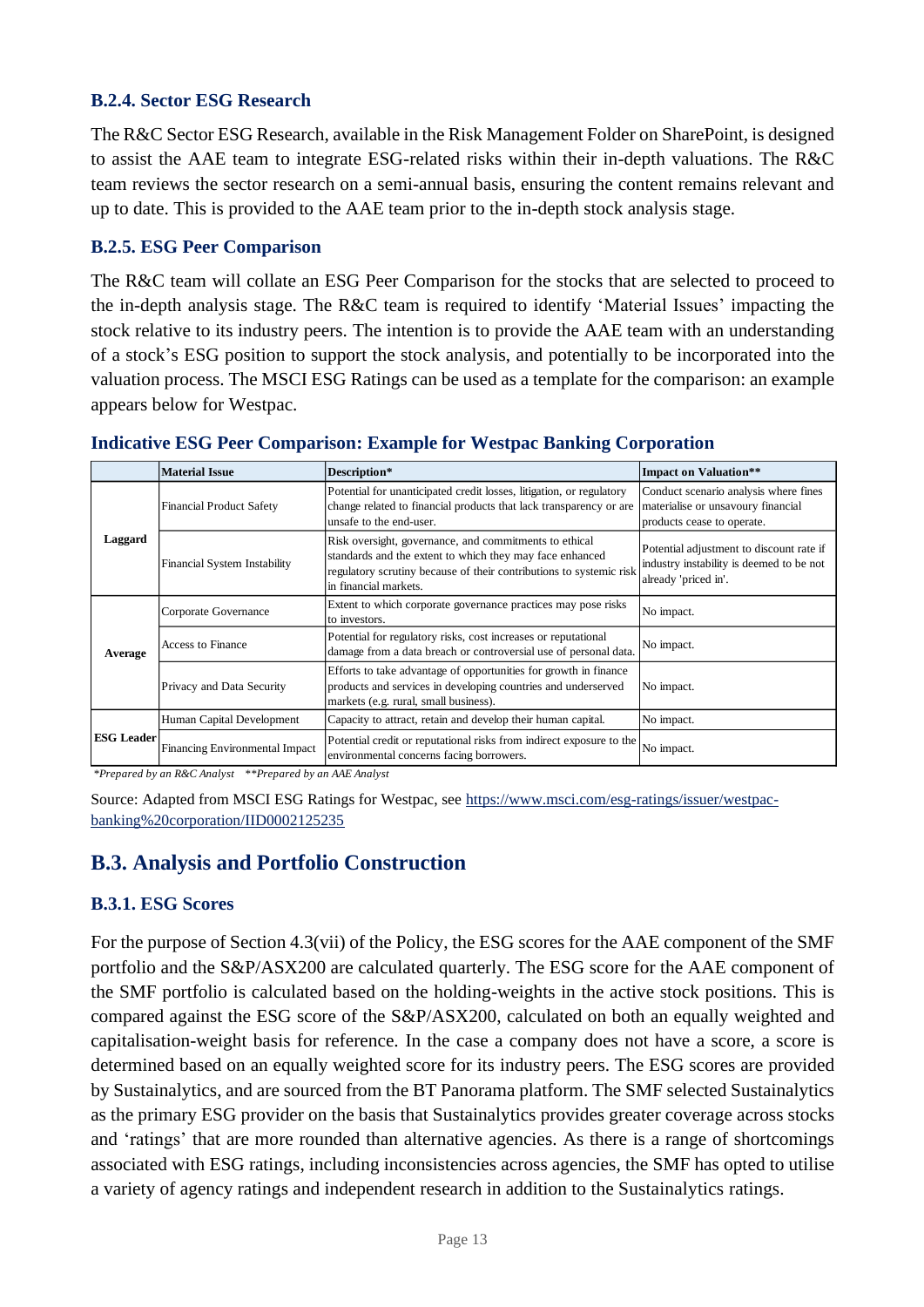#### **B.3.2. Carbon Intensity**

The carbon intensity of the AAE component of the SMF portfolio is calculated from the active stock positions using tonnes of CO<sup>2</sup> produced per A\$1 million of revenue on a holding-weighted basis. This is compared with the carbon intensity of the S&P/ASX200 estimated on a market-capitalisation basis, to ensure that the carbon intensity of the AAE portfolio is at least 30 per cent lower than the  $S\&P/ASX200$ 

Stock carbon intensities are sourced via Bloomberg. If no data is present, the  $CO<sub>2</sub>$  score is calculated from the company's most recent Annual Report or Sustainability Report. In the event that this is not possible, an average of industry peers is used.

The ANU Investment Office produces an Annual SRI Report related to its active investments, which is utilised as a source for the carbon intensity of the S&P/ASX200. The benchmark is updated by R&C following the release of the ANU SRI Report, which usually occurs around mid-year.

## **B.4. Monitoring**

The R&C team is responsible for monitoring the SMF portfolio in regard to the SRI Policy. An R&C analyst, nominated at the beginning of each semester, is primarily responsible for the monitoring functions. These functions ensure that appropriate measures are taken to maintain compliance by advising and working alongside the Fund Convenor, the AAE team and the AA team. The Compliance Checklist, available in the Compliance Monitoring folder on SharePoint, is designed to assist with this process. The Checklist ensures that that each sub-team is taking appropriate measures to maintain compliance with the SRI Policy. This process is overseen by the CRO.

| <b>Compliance Responsibilities</b>              | <b>Review</b>                                                       | <b>Timeline</b>  | <b>Analyst/Team Head Approval</b> | <b>CRO</b> Approval |
|-------------------------------------------------|---------------------------------------------------------------------|------------------|-----------------------------------|---------------------|
| <b>Student Managed Fund Team</b>                |                                                                     |                  |                                   |                     |
| Sustainable Business Activity Preferences       | Undertake review of the preferences                                 | Annually         |                                   |                     |
| Risk & Compliance Team                          |                                                                     |                  |                                   |                     |
| ANU SRI Policy*                                 | Ensure SMF SRI Policy is compliant with the ANU SRI Policy          | Beg. Semester    |                                   |                     |
| Investment exclusions (portfolio holdings)      | Review the AAE portfolio in respect to the investment exlusions.    | Beg. Semester    |                                   |                     |
| Portfolio carbon intensity                      | Calculate the carbon intensity of the AAE portfolio and ASX200.     | Beg. Semester    |                                   |                     |
| AAE portfolio ESG rating                        | Calculate the ESG rating of the AAE portfolio and ASX200.           | Beg. Semester    |                                   |                     |
| <b>ETF Review</b>                               | Review whether any SRI ETFs have become ASX listed.                 | Beg. Semester    |                                   |                     |
| Investment exclusions (prospective investments) | Undertake investment exclusion analysis on the candidate stock list | Candidate stocks |                                   |                     |
| Social injury (prospective investments)         | Undertake preliminary research on the candidate stock list.         | Candidate stocks |                                   |                     |
| Social injury (prospective investments)         | Undertake in-depth research on the in-depth stocks.                 | In-depth stocks  |                                   |                     |
| Reporting requirements                          | Attest to the reporting requirements.                               | Mid-sem Report   |                                   |                     |
| Reporting requirements                          | Attest to the reporting requirements.                               | End-sem Report   |                                   |                     |
| <b>Australian Active Equities Team</b>          |                                                                     |                  |                                   |                     |
| Transitional arrangements                       | Review the timeline of any current transitional arrangements.       | Beg. Semester    |                                   |                     |
| Investment exclusions (candidate stock list)    | Review the candidate stock list to remove any clear exclusions.     | Beg. Semester    |                                   |                     |
| Social injury (portfolio holdings)              | Review the current holdings in respect to 'social injury'           | Beg. Semester    |                                   |                     |
| Social injury (prospective investments)         | Undertake research on the in-depth stocks.                          | In-depth stocks  |                                   |                     |
| <b>Asset Allocation Team</b>                    |                                                                     |                  |                                   |                     |
| <b>ETF Review</b>                               | Review available ETFs in respect to current holdings                | Beg. Semester    |                                   |                     |
| <b>Chief Investment Officer</b>                 |                                                                     |                  |                                   |                     |
| Compliance approval                             | Ensure the compliance process is complete                           | End. Semester    |                                   |                     |

#### **Compliance Checklist**

*The analyst/team head is required to undertake the monitoring of the respective review. The Chief Risk Officer (CRO) oversees the process. \*The monitoring is undertaken by the CRO, and overseen by the Fund Convener.*

**B.5. Handling of Possible Policy Breaches**

The nominated R&C Analyst will alert the CRO if a possible breach of the SRI Policy is identified. The CRO will then decide if a confirmed or potential beach has occurred, and accordingly advise the relevant Team Head, the CIO and the Fund Convenor. The procedure for managing possible breaches is set out in Section 6 of the SRI Policy.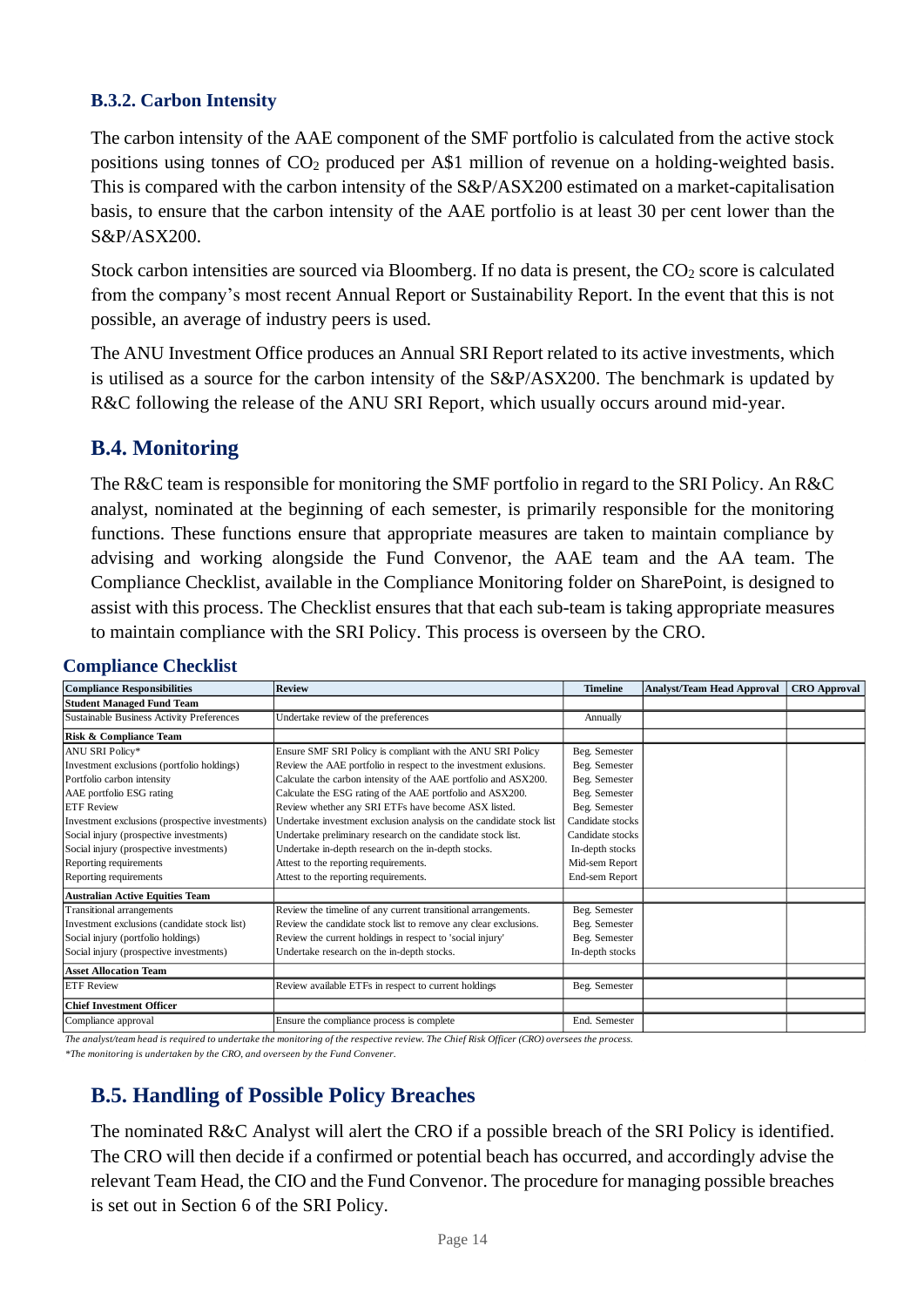## **B.6. Reporting**

#### **B.6.1. External Reporting**

The R&C team is required to prepare an SRI Report attesting to the compliance of the SMF in regard to the SRI Policy. If a breach has occurred during the semester, the report must detail the breach and the subsequent actions taken. If a transitional arrangement is in place, an update on its progress is required. The R&C team is further required to report the carbon intensity of the AAE component of the SMF portfolio in respect to the S&P/ASX200. The SRI Report will be included in the annual and quarterly (i.e. mid-semester and end-semester) reports, in accordance with Section 9 of the CGS.

While the Sustainable Business Activity Preferences are largely an internal matter (see Section B.6.2), the SMF team may decide to provide an overview within external reports such as the Annual Report. This would be student led. If prepared, the purpose would be to detail specific changes to the preferences, and how these may impact the stock selection process.

#### **B.6.2. Internal Reporting**

The R&C team provides semi-annual updates to the overall SMF team on the implementation of the SRI Policy, identifying any issues that need to be addressed. Moreover, on an annual basis, R&C also provides an update to the SMF team on the whether the sustainable business activities as detailed in Appendix E have been effective and whether their scope is appropriate.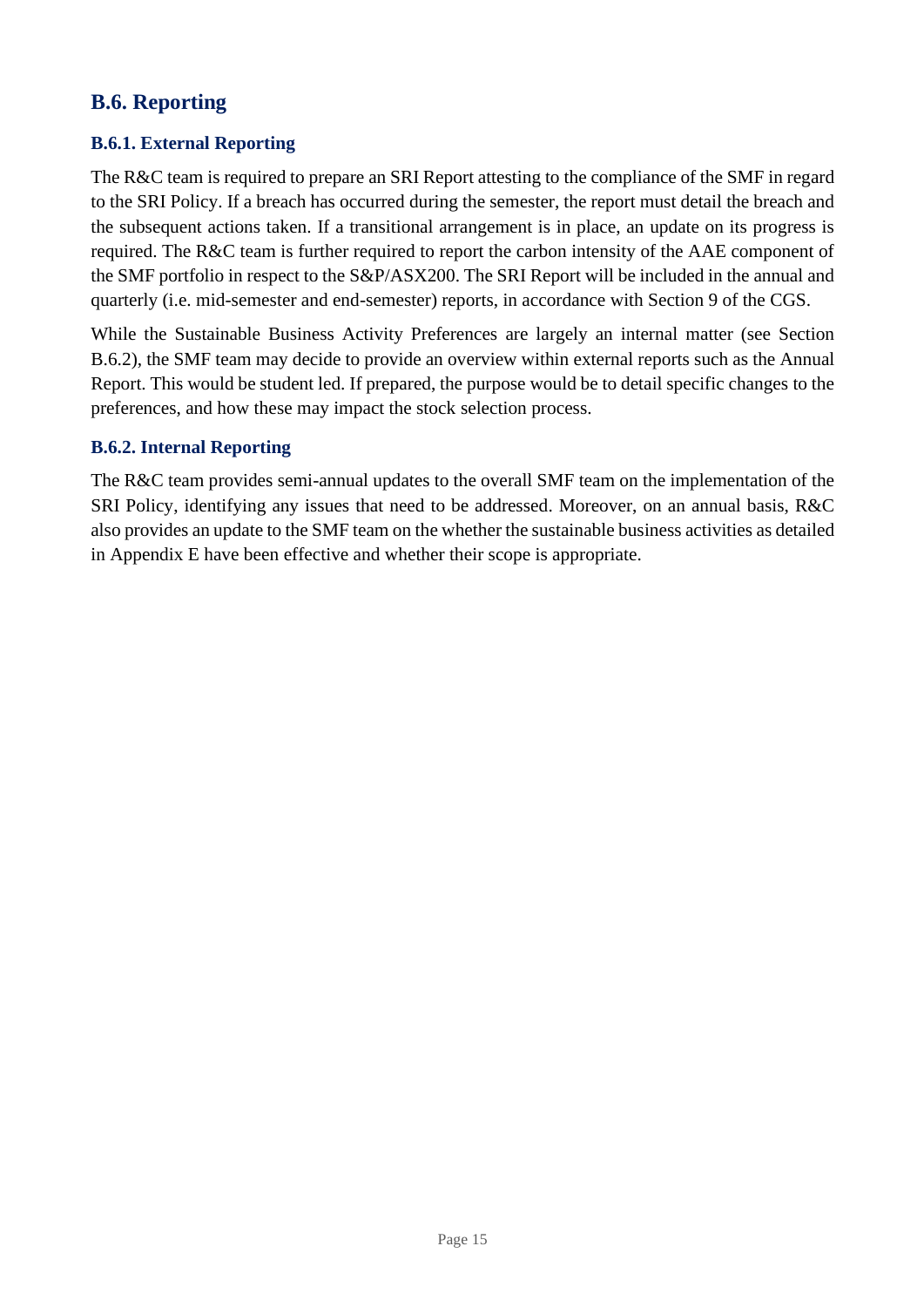# <span id="page-16-0"></span>**Appendix C: Active Australian Equities - SRI Policy Procedures**

## **C.1. Implementation of the SRI Policy**

It is the AAE team's responsibility to ensure that the SMF SRI Policy is implemented with respect to the active stock positions held within the AAE portfolio component. This includes:

- a. Only considering stocks that are not precluded by the industry exclusion policy (i.e. 20 per cent revenue limit on adult entertainment, alcohol, armaments, coal, gambling and tobacco).
- b. Maintain compliance with the requirement for a 30 per cent reduction in carbon intensity, to be implemented in the portfolio construction stage.
- c. Ensuring that stocks are not recommended or held that are likely to cause unacceptable social injury.
- d. Evaluating the potential for generation of social benefit, taking into account the SMF's preferences for sustainable business activities and practices.

Points c and d will be achieved through the analysis of the company and its industry with support from the R&C team. SRI considerations are to be taken into account within the candidate stock analysis, with additional research occurring at the in-depth analysis stage. ESG scores will be considered as signposts to items requiring further investigation. In addition to meeting the criteria set out under the SRI Policy, the AAE team aims to integrate SRI analysis into the stock selection process by considering the relevance of Environment, Social and Governance (ESG) factors for risk, return and valuations. Further detail on items that will be considered appears below.

## **C.2. Evaluation of Social Injury and Social Benefit**

While it is the joint responsibility of R&C and AAE to analyse a company on the basis of social benefit and social harm, the AAE team is ultimately responsible for deciding to pursue an investment and is therefore responsible for the decision making based on the combined research. This analysis is designed to be directly in-line with the objectives set out in the SRI Policy and aims to reflect positively on companies that provide 'social benefit', while penalising those associated with 'social injury.'

#### **C.2.1. Social Injury**

Potential for a company to cause substantial 'social injury' will be explicitly analysed and considered. If this potential is deemed too high, then the stock will not be considered for recommendation in accordance with the SRI Policy. Reputational risk is a major consideration for both the Fund and the University, and if there is a significant chance that a prospective investment may bring either into disrepute then it is to be avoided.

#### **C.2.2. Social Benefit**

The AAE team will adopt a preference for holding stocks that support socially beneficial outcomes. For instance, if two stocks are of approximately equally attractiveness on a valuation basis, the stock that provides greater social benefit will proceed. The AAE team further preference companies engaged in the SMF sustainable business practices (Appendix E).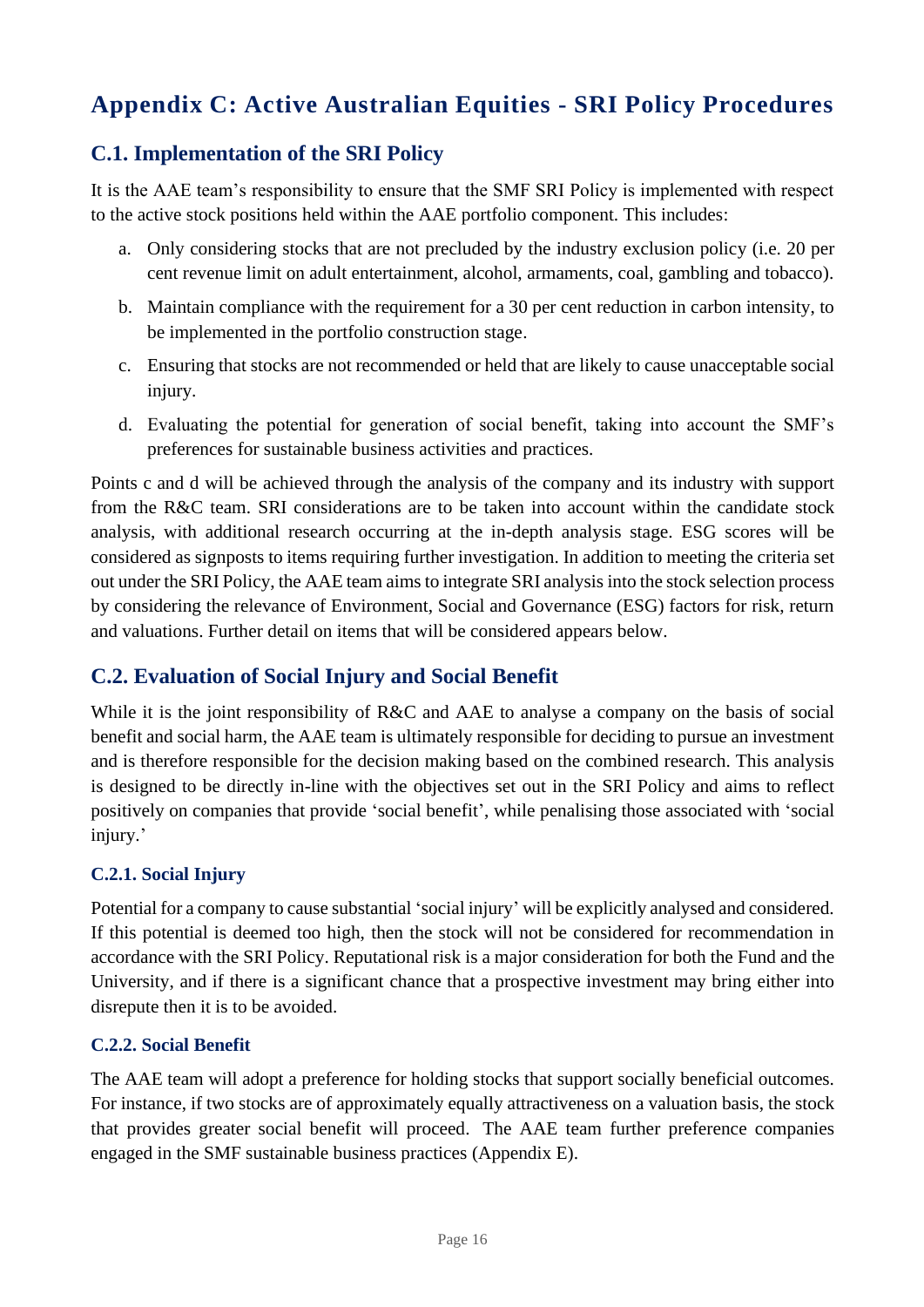The evaluation of 'social injury' and 'social benefit' may depend on dimensions other than current severity or magnitude. In particular, the efforts of a company to reduce or mitigate socially damaging activities may be considered in the evaluation. In this sense, the analysis is aimed to be more forward looking, with focus on the likelihood of a company of creating 'social injury' in the future.

The structured research provided by the R&C team should not be the full extent of ESG related research conducted. The AAE team is expected to perform its own research beyond the information provided by R&C.

## **C.3. Use of ESG Scores**

ESG scores will be provided by R&C for consideration at the individual stock level, and for monitoring the overall ESG score of the AAE portfolio relative to the S&P/ASX200 average.

ESG scores are to be used to help identify the important ESG considerations for a particular company. It is expected that ESG scores are not the extent of the ESG research conducted, but are instead used to direct efforts towards specific areas that require additional investigation. Score breakdowns are more important than the overall score itself, and should be used as a 'red flag' for pertinent ESG areas to examine further.

If the ESG score for a company is lower than the S&P/ASX200 average, the onus is on the AAE team to understand the reasons behind the discrepancy and justify the continued consideration of the company. There is recognition that ESG scores can be negatively impacted by external factors such as insufficient disclosure in specific areas, and that companies which may not be creating any particular social injury and are even generating socially beneficial outcomes could potentially be assigned low ESG scores. However, the Fund recognises the value in considering ESG scores, and does not aim to disregard this information but instead to better understand the score itself.

Furthermore, the AAE team should monitor the portfolio's average ESG rating calculated by R&C as an additional step of accountability, and to help ensure that the AAE portfolio is maintaining a comprehensive SRI focus. If the portfolio's overall ESG score is lower than the S&P/ASX200, the onus is on the AAE team to explain why this is appropriate in light of the SRI Policy, in particular that it does not indicate exposure to potential for social injury.

## **C.4. Incorporating ESG Factors into Stock Valuations**

Three main mechanisms for incorporating ESG factors into the company model and hence valuation are set out below. Where possible, analysts should aim to translate ESG factors into future cash flows either directly (method a) or through scenario analysis (method b), as this will provide greater insights and clarity as well as an increased accuracy in quantifying impact. Adjusting the discount rate (method c) may be used to capture general effects where the impact is not directly identifiable.

#### **a. Incorporating into cash flow forecasts**

Where research indicates that ESG factors are likely to lead to identifiable cash flow effects, then this should be incorporated directly into the DCF Model, in the same way as other information is incorporated. These cash flow effects may relate to growth opportunities, costs or capital spending requirements. ESG factors may also impact on the company's general competitive position. In this case, they may be incorporated through adjusting the value drivers such as sales growth, margins or return on capital.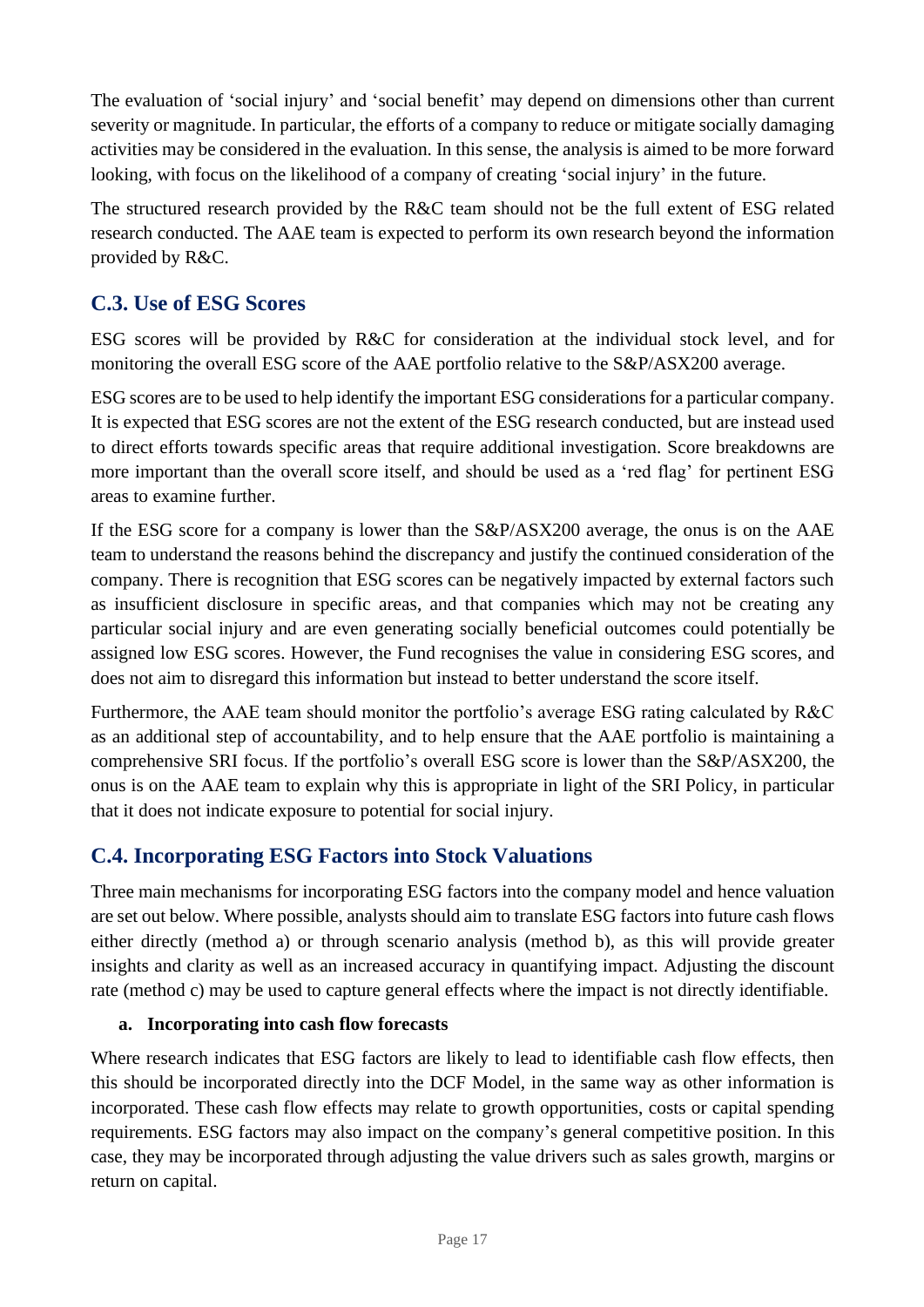#### **b. Conducting scenario analysis**

Scenario analysis may be appropriate in cases where ESG effects are in the nature of a potential outcome, and are quantifiable in terms of the effects on future cash flows. This scenario analysis would aim to capture the impact on valuation if the potential outcome materialised. Examples include potential fines, loss of customers due to irresponsible corporate behaviour and exposure to climate change vulnerability.

#### **c. Adjusting the discount rate**

There may be additional ESG factors that are not easily addressed through the above mechanisms, as they are inherently difficult to translate into identifiable cash flow effects. An example would be poor governance. An adjustment to the discount rate may be appropriate in these circumstances to capture the altered confidence in future cash flows. This adjustment effectively alters the return required to invest in the stock in recognition of ESG-related risk. It is envisioned that the discount rate will be predominantly used to incorporate adverse effects, though the scope is open to positive impacts as well.

## **C.5. Incorporating SRI into Stock Recommendations**

There are two dominant SRI considerations that underpin stock recommendations:

#### **a. Does this stock conflict with SMF policy?**

A stock should not be considered any further if it breaches the exclusion policy, disrupts the Fund's compliance with the carbon intensity benchmark, or the potential for a company to cause substantial social injury is deemed too high.

#### **b. How have the ESG factors impacted the valuation?**

After considering ESG factors when valuing a company, the AAE team needs to decide if the investment is still desirable. If an investment is no longer attractive after considering ESG factors, it might be worth assessing how the ESG factors were integrated into the valuation for confirmation that the analysis has been done appropriately before discarding it from further consideration. If the stock does not proceed to a recommendation, the research along with a summary of reasons for not proceeding should be placed on record for the benefit for future SMF cohorts.

## **C.6. Presentation of SRI Analysis in Stock Reports**

ESG considerations are to be explicitly addressed in the Stock Recommendation Reports presented to the IAC under the 'ESG Commentary' section. The commentary should identify the two to four most material ESG risks or opportunities facing each company and the rationale behind the assessment. Any serious ESG controversies the company has faced recently should be identified. This section also provides the opportunity to explain how ESG issues have impacted on the valuation. The overall aim of this section is to promote greater transparency and clarity surrounding our integration of ESG related analysis.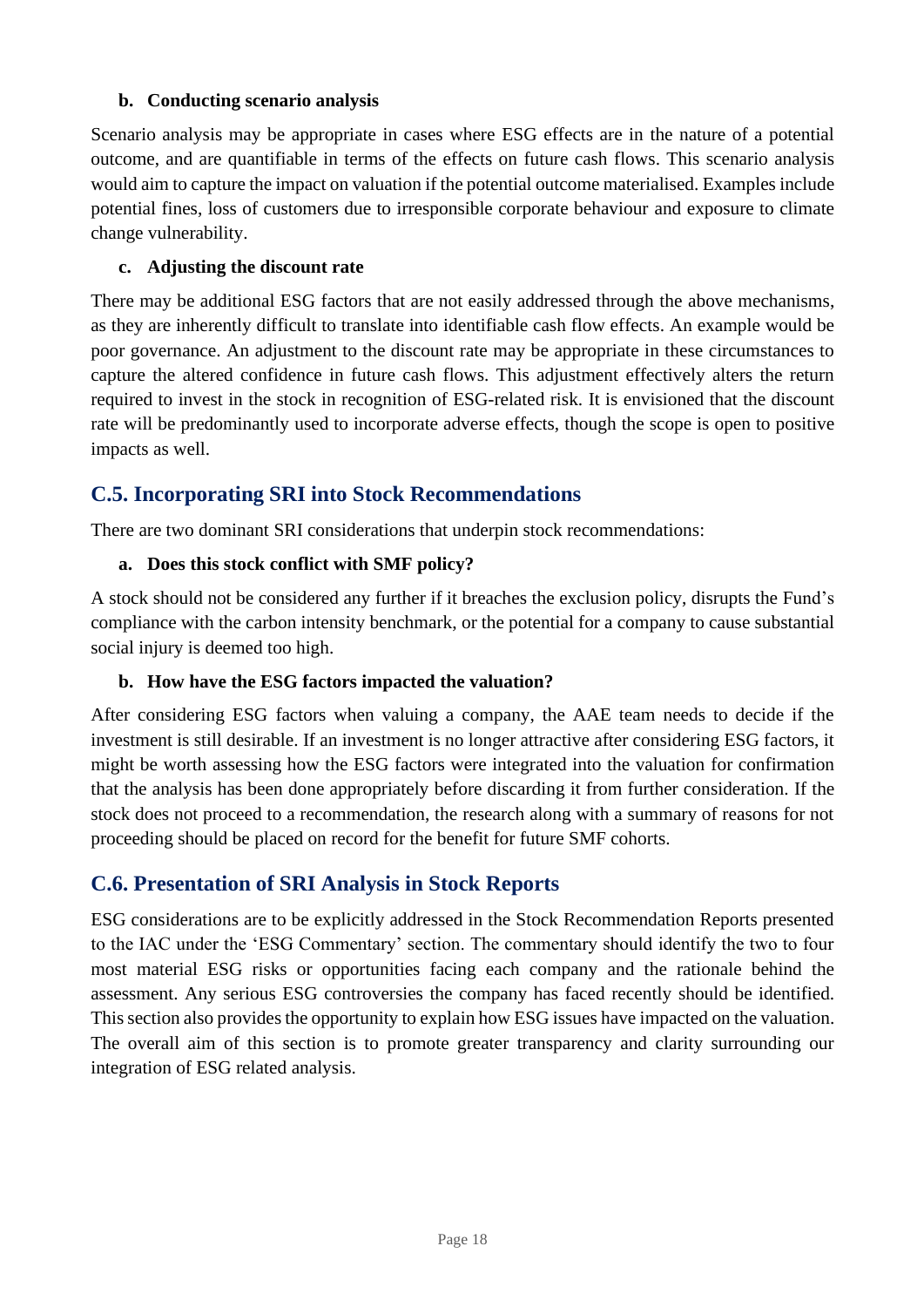# <span id="page-19-0"></span>**Appendix D: Asset Allocation - SRI Application**

## **D.1. Background**

The Policy requires the R&C team to undertake a search at the beginning of each semester for new SRI-based ETFs. If a potential ETF is identified, an ETF Review is to be undertaken by the AA team, given that it is responsible for managing the AA of the Fund through ETFs. The ETFs are intended to represent the broad asset classes in which the Fund invests, to facilitate efficiency of analysis and ensure that the AA team is not managing a form of active strategy. However, the ETFs that form the SMF reference portfolio and are held by the Fund may not strictly adhere to the SRI Policy, to the extent that some index constituents may contravene the exclusion policies and there is no improvement in carbon intensity relative to the market. The Fund is also permitted to invest only in ASX-listed securities (with exception of some cash-based instruments such as the term deposits and the cash management trust), which has to date constrained the ETFs that are available to the Fund.

Against this background, the SMF seeks to extend the scope of the Policy to the broader SMF portfolio, with the preference to invest in ETFs that better reflect the SRI Policy. Although, this is given that the ETFs provide an adequate representation of the underlying asset class and are listed on the ASX.

## **D.2. ETF Review Procedure**

At the beginning of each semester, the AA team will evaluate whether any new ETFs identified by R&C are more suitable for the SMF than the current ETF holdings. A suitable ETF must not only provide a better fit for the SRI Policy, but must do so in a way that does not meaningfully inhibit the ability of the SMF to achieve its investment objectives and does not contravene any Fund policies. The key characteristics include:

- a. The extent to which the ETF represents the asset class (rather than embedding an active strategy);
- b. The ETF must be ASX-listed;
- c. Whether the index on which the ETF is based reflects the principles underpinning the SMF SRI policy, in particular those related to carbon intensity and industry exclusions;
- d. The ETF should be available at an acceptable cost, e.g. a reasonable management fee.

Additional considerations that may be used to evaluate whether an available ETF is a suitable SRIbased alternative are listed below:

- Investment objective (i.e. passive, SRI principles being applied)
- Exclusion policy
- Construction (i.e. index benchmark, number of holdings, reported holding structure)
- Trading information (i.e. liquidity)
- Correlation or tracking error versus the existing SMF ETF or other relevant market benchmark
- Availability of index characteristics such as P/E ratio, ROE, yield, duration, as these data are used as inputs into the AA models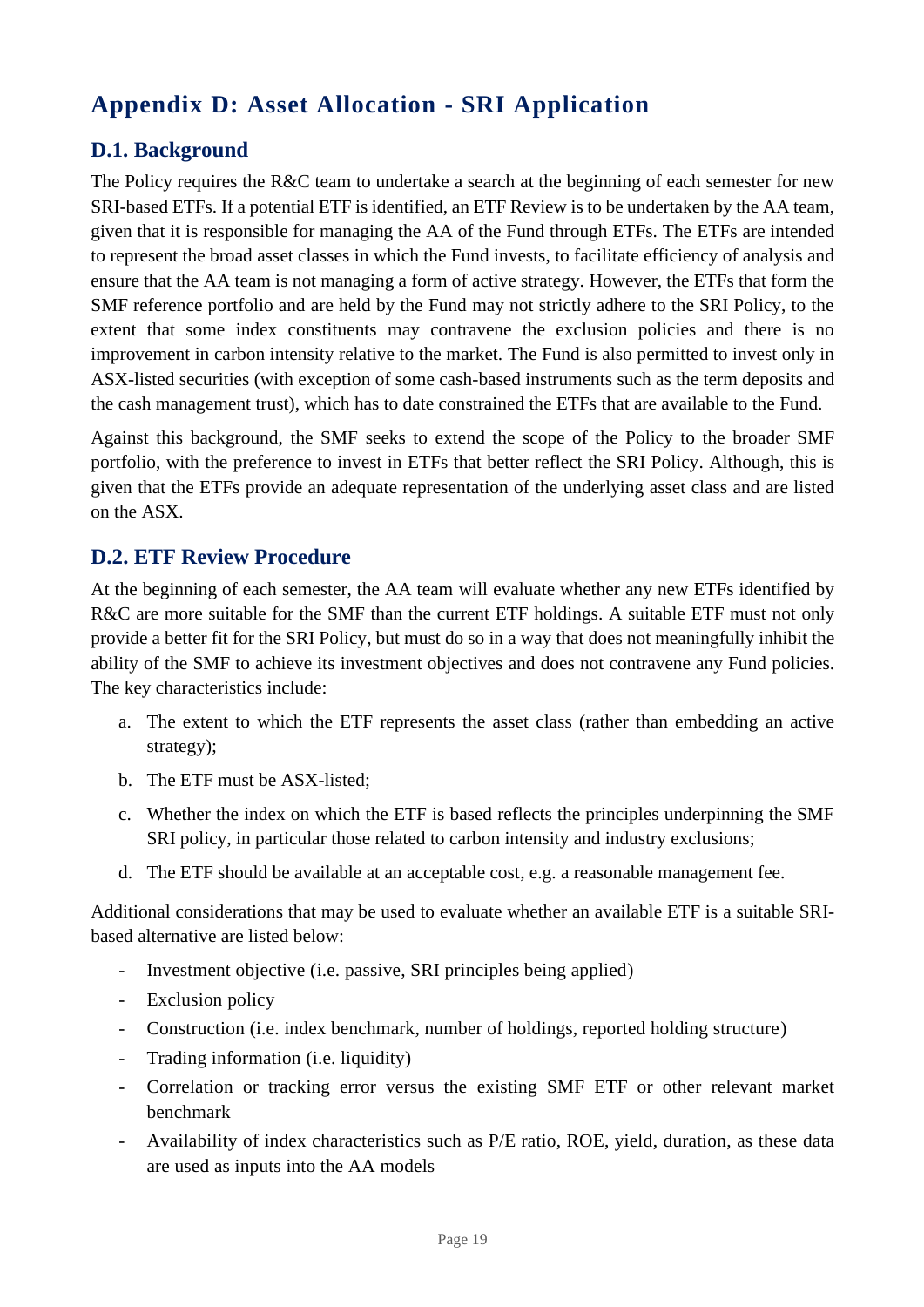The results of any SRI ETF reviews should be documented on the Sharepoint document named 'ANU SMF – RC SRI ETF Screen'.

## **D.3. Procedure for Changing ETFs**

#### **D.3.1. Recommendation to SMF**

If the AA team identify an ETF as a more suitable alternative, an investment recommendation is presented to the SMF team. A proposal is distributed to the SMF team through the Suitable ETF Analysis Report, available in the ETF Review folder on SharePoint. This is followed by a formal presentation, which includes a comprehensive overview of the report's content. The decision to put a recommendation to the IAC for endorsement will follow an anonymous poll.<sup>4</sup>

#### **D.3.2. Recommendation to IAC**

Following SMF team approval, the CIO proposes that a recommendation be presented to the IAC subject to approval by the Course Convenor. The recommendation will be presented to the IAC by the Head of AA, along with any other analyst instrumental to the recommendation.

#### **D.3.3. Implementation**

Once endorsed by the IAC, the Fund Convenor is responsible for implementing the associated trades.

#### **D.3.4. Monitor and Review**

The ETF will remain included within the ETF Review Procedure (Section D.2). This ensures an appropriate evaluation is conducted to identify whether new ETFs have become available that may again be more suitable for the SMF.

<sup>4</sup> As per the "Super Majority" Voting Method from SMF team decision protocols (see the "ANU SMF - Team Decision Protocol" in the CIO sub-site on SharePoint), a 75 per cent majority is required. Given quorum is reached, the Convenors and the CIO possess veto status.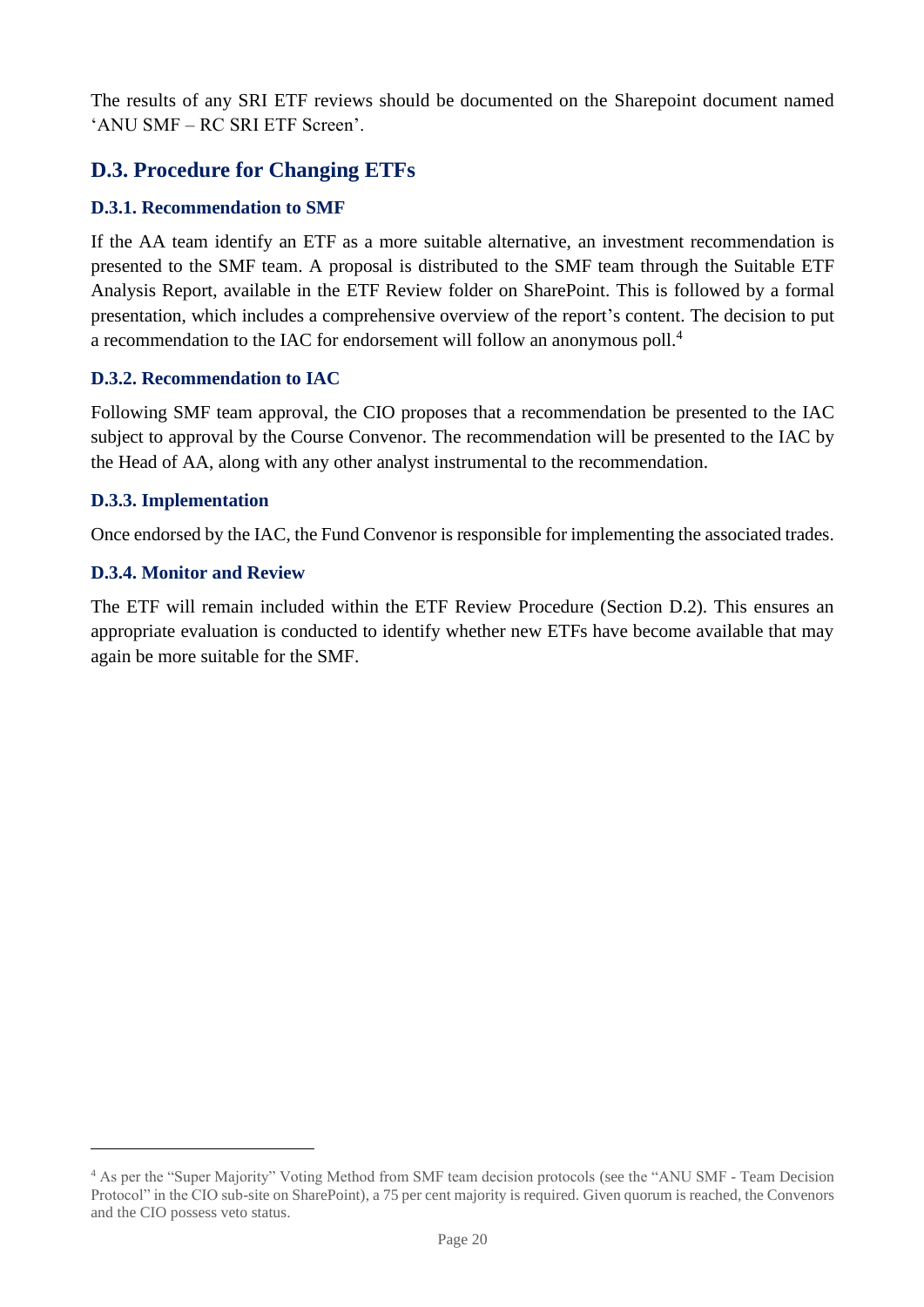# <span id="page-21-0"></span>**Appendix E: Sustainable Business Activity Preferences**

Collectively, the SMF team has identified three Sustainable Business Activity Preferences within the Environment, Social and Governance fields that it wishes to support, and hence will favour when constructing the SMF Portfolio. The preferred activities have been selected on the basis that each aligns closely with beliefs that have been expressed by the SMF team members or the University investment beliefs, while according with the SMF SRI Policy in regard to social benefit. These preferences are categorised under E, S and G to ensure that each is addressed when analysing stocks and constructing the AAE portfolio. Narrowing the focus in this way provides structure when identifying 'social benefits'.

The preferences are reviewed on an annual basis, to allow for emerging ESG issues and ensure ongoing consistency with the beliefs and values and the SMF team members and the University. Alternative preferences may be proposed by any SMF team member. If approved for consideration,<sup>5</sup> a team of students will be selected to undertake research on the proposal. This process will be overseen by the R&C team to ensure the selected preferences align with the SRI Policy. Any proposal to change the Sustainable Business Activity Preferences will be presented to the Fund, and a poll is conducted.<sup>6</sup> If the proposal is approved, the selected team will prepare a report, which is then distributed to the IAC and the Director of the RSFAS. A change in preferences does not require IAC endorsement, but can be vetoed by the Fund Convenor if it contravenes University policy.

#### **E.1. Selected Preferences**

#### **E.1.1. Environment: Climate change action**

The SMF team has identified climate change as its core Environmental focus. Climate change presents a major threat to the planet, and is a prominent systematic risk to domestic and global financial markets. Moreover, a focus on climate change aligns with the SMF carbon intensity reduction target, and the University's pledge to become carbon-negative "as fast as possible." As cited by Vice-Chancellor, Brian Schmidt, the impact of climate change is "an almost universal concern across our campus." <sup>7</sup>

#### **E.1.2. Social: Equity, diversity and inclusion**

The Fund has selected equity, diversity and inclusion as its central Social focus. Evidence suggests that equity, diversity and inclusion does not negatively impact financial performance and may even create superior performance, along with a host of societal benefits. The focus aligns closely with the SMF selection committee's gender equity aspirations, as well as the broader University commitment toward equity and diversity in "actively building a more inclusive culture" with the recognition that "there is more to be done."<sup>8</sup>

<sup>5</sup> As per the "Super Majority" Voting Method from SMF team decision protocols (see the "ANU SMF - Team Decision Protocol" in the CIO sub-site on SharePoint), a 75 per cent majority is required. Given quorum is reached, the Convenors and the CIO possess veto status.

 $<sup>6</sup>$  As per the prior footnote the Super Majority Voting Method is used.</sup>

<sup>7</sup> Australian National University, State of the University Address, 2020.

<sup>8</sup> Australian National University, Gender Equity & Inclusion, see [https://www.anu.edu.au/about/strategic](https://www.anu.edu.au/about/strategic-planning/gender-equity-inclusion)[planning/gender-equity-inclusion.](https://www.anu.edu.au/about/strategic-planning/gender-equity-inclusion)